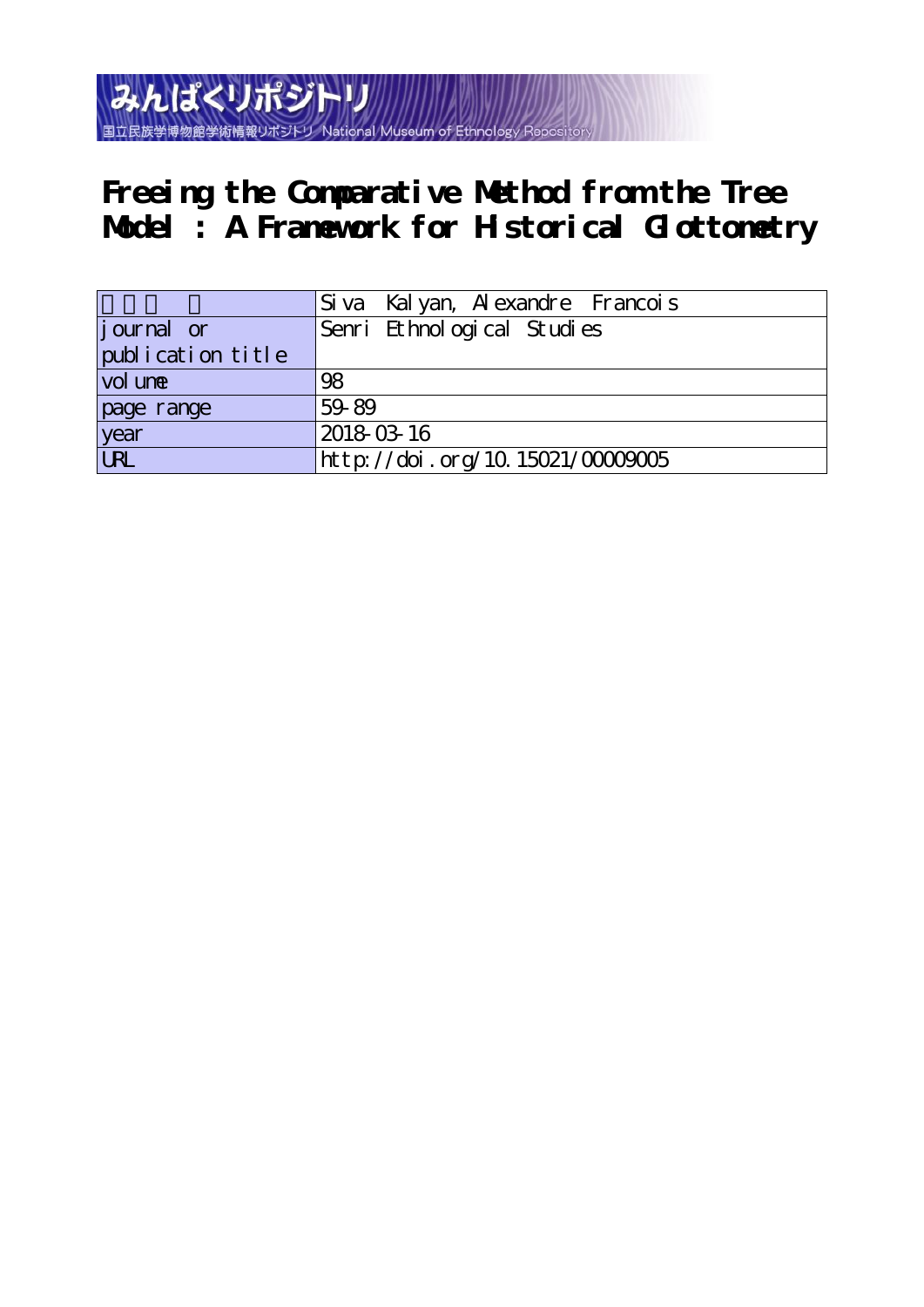# **5. Freeing the Comparative Method from the Tree Model: A Framework for Historical Glottometry**

**Siva Kalyan** *Australian National University* **Alexandre François** *CNRS-LaCiTO, Australian National University*

# **Abstract**

Since the beginnings of historical linguistics, the family tree has been the most widely accepted model for representing historical relations between languages. While this sort of representation is easy to grasp, and allows for a simple, attractive account of the development of a language family, the assumptions made by the tree model are applicable in only a small number of cases: namely, when a speaker population undergoes successive splits followed by complete loss of contact. A tree structure is unsuited for dealing with dialect continua, and language families that develop out of dialect continua ("linkages", as Ross 1988 calls them); in these situations, the scopes of innovations (their isoglosses) are not nested, but rather they constantly intersect, so that any proposed tree representation is met with abundant counterexamples. In this paper, we define "Historical Glottometry", a new method capable of identifying and representing genealogical subgroups even when they intersect. We apply this glottometric method to a specific linkage, consisting of 17 Oceanic languages spoken in northern Vanuatu.

# **5.1. Introduction**

The use of genealogical trees for the representation of language families is nearly as old as the discipline of historical linguistics itself; it was first prominently used by August Schleicher in 1853, six years before Darwin proposed a tree model in evolutionary biology (e.g., Minaka and Sugiyama 2012: 177). It has since been the dominant method of visualising historical relationships among languages, and for good reason: its simple structure allows any hypothetical representation of a language family to be interpreted unambiguously as a set of claims about the sequence of demographic and social events that actually occurred in the histories of the communities involved. These hypotheses can then potentially be falsified by new linguistic data or analysis, leading to a more valid representation. Since Schleicher's time, there have been many other proposals for how to represent the historical relationships among languages, including Johannes Schmidt's (1872) "Wave Model" (as illustrated e.g., in Schrader 1883: 99 and Anttila 1989: 305); Southworth's (1964) "tree-envelopes" (which may well predate the similar-looking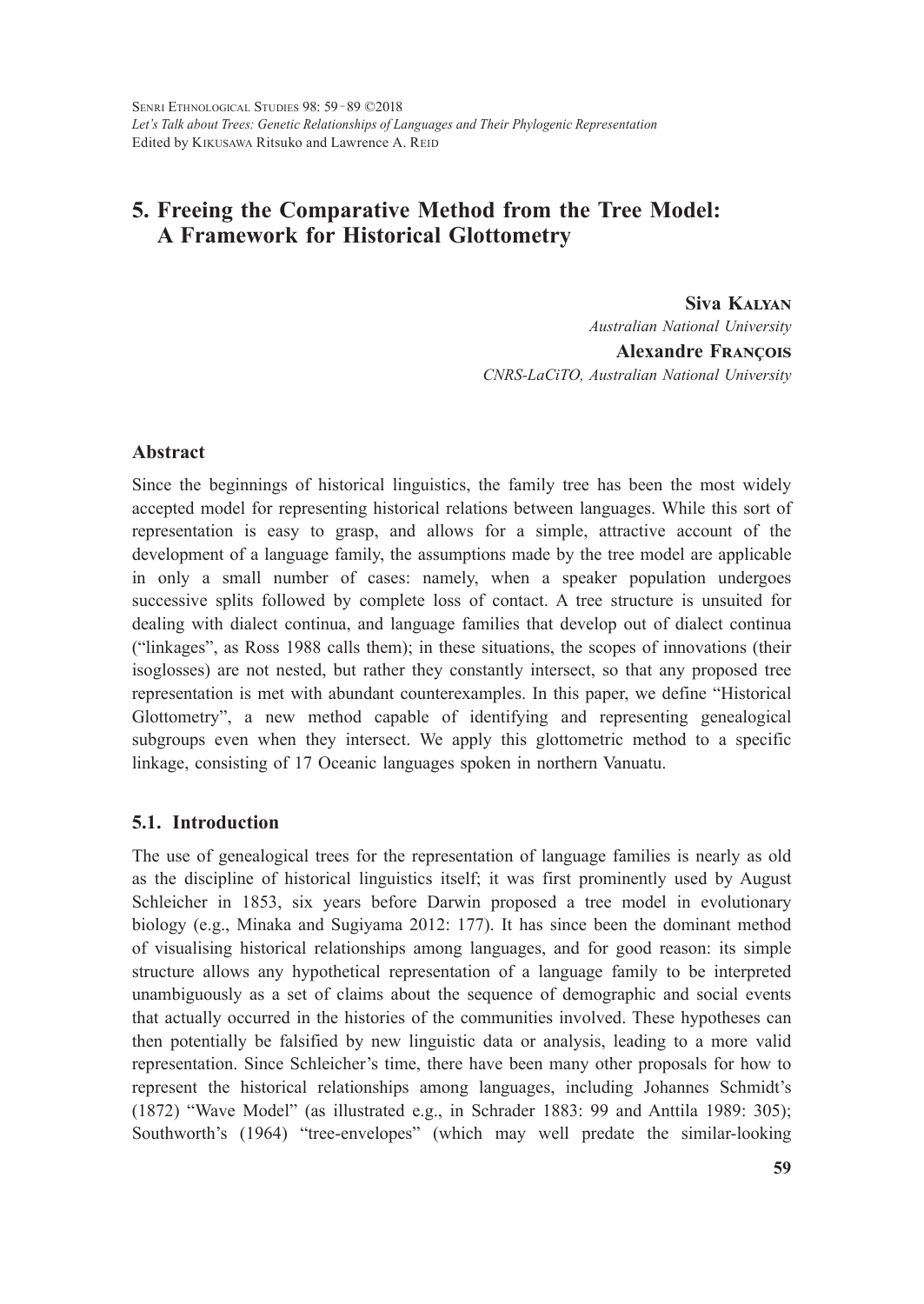"species trees" of phylogeography, e.g., Goodman et al. 1979, Maddison 1997); Hock's (1991: 452) "'truncated octopus'-like tree"; van Driem's (2001) "fallen leaves"; and more recently NeighborNet (Hurles et al. 2003; Bryant et al. 2005). However, to our knowledge, no alternative representation has yet combined precision and formalisation with direct interpretability in terms of historical events, to the same extent that the family tree model has.<sup>1)</sup>

Yet there are important reasons to be dissatisfied with the family-tree model (as has long been noted; see e.g., Bloomfield 1933: 310–314). In particular, the family-tree model rests entirely on the assumption that the process of language diversification is one where language communities undergo successive splits—via migration or other forms of social disruption—with subsequent loss of contact. While this particular social scenario may have occurred occasionally (e.g., in the separation of Proto-Oceanic from the remainder of the Austronesian language family; see Pawley 1999), it can hardly be regarded as the general case.

The way language change arises is via a process of language-internal diffusion (François 2014, 2017; cf. Labov 1963; Milroy and Milroy 1985; Croft 2000: 166–195; Enfield 2008), as speakers in a network imitate each other so as to jointly adopt an innovative speech habit. Once an innovation settles into a certain section of the social group, it becomes part of its linguistic heritage and can be transmitted to its descendants. This diffusion process is the underlying mechanism behind genetic relations among languages, as each subgroup is defined by the innovations its members have undergone together. Whereas contact-induced change takes place between separate languages, the process of *language-internal diffusion* that underlies language genealogy involves mutually intelligible speech varieties.

The tree model can represent such "genetic" (or better, to use Haspelmath's (2004: 222) preferred term, "genealogical") relations in just one type of case: when a language community has split into separate groups, each of which has later gone through its own innovations. It cannot properly handle the frequent case where adjacent speech communities remain in contact even after undergoing innovations that differentiate them from each other. In these cases, as long as the speech varieties remain mutually intelligible for some time, nothing prevents successive innovations from targeting overlapping portions of the network: e.g., one innovation may target dialects A-B-C, another one C-D-E, then B-C, then D-E-F, etc. In such cases of dialect chains or networks, the layering of partially overlapping innovations results in intersecting genealogical subgroups—a situation which cannot be described by the tree model (Gray et al. 2010: 3229).

As is increasingly evident from the work of historical linguists, this sort of intersecting configuration typical of dialect continua is also the normal situation in most language families around the world (e.g., Geraghty 1983; Ross 1988; Toulmin 2009; Heggarty et al. 2010; Huehnergard and Rubin 2011): such families, characterized by an internal structure where genealogical subgroups intersect, are not compatible with a tree representation. Of course, one can force any set of data into a tree structure, but in most cases, this can only be done by selectively discarding some of the data, so as to retain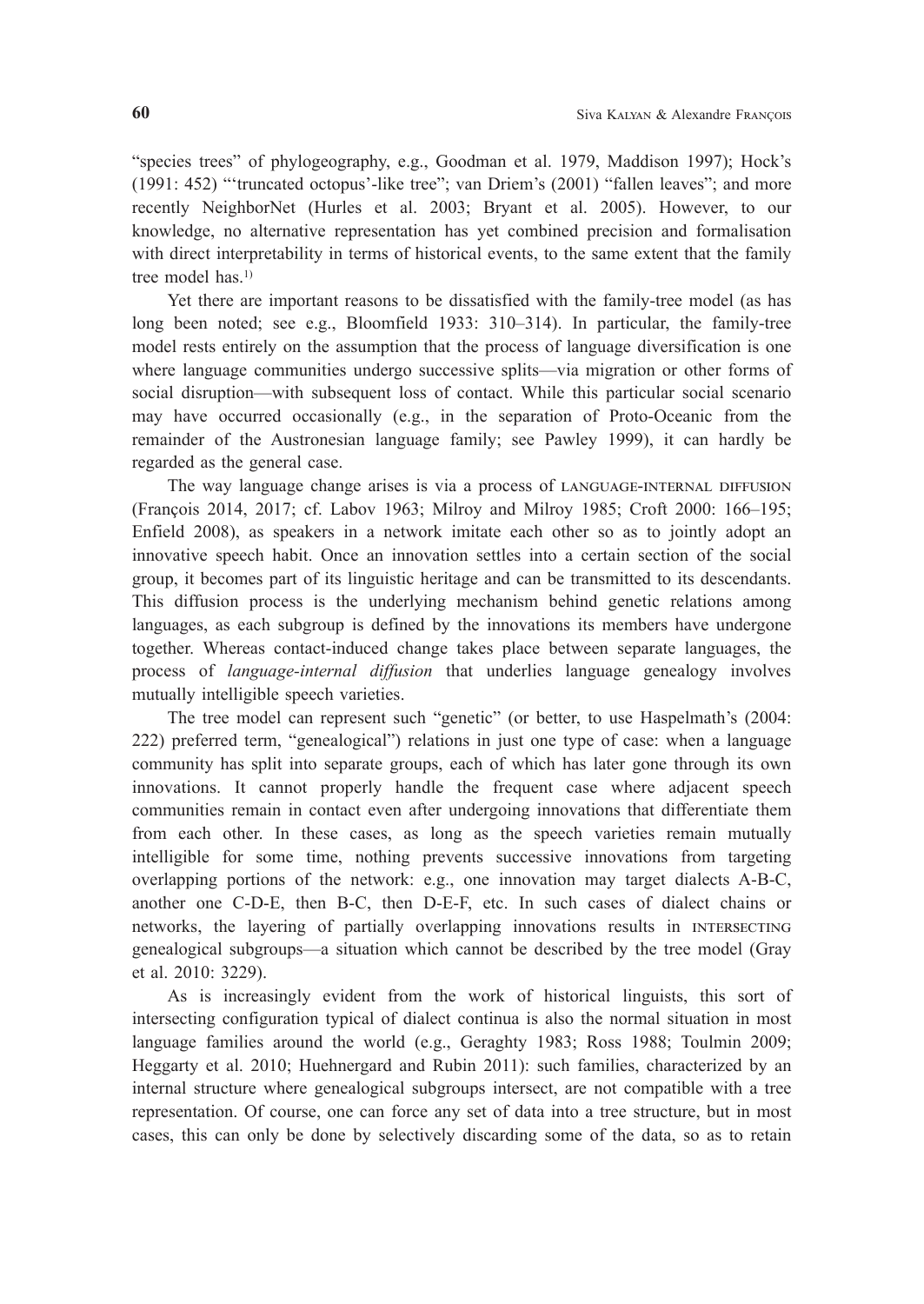only those innovations which are compatible with a particular subgrouping hypothesis. Debates about which tree best represents the language family thus usually boil down to arguments (often pointless) over which parts of the data may be ignored.

In this paper, we start by elaborating on the arguments and claims made in the preceding paragraphs, by illustrating in greater detail how trees are used in historical linguistics, and discussing their advantages and disadvantages. We then propose a new method of representing genealogical relationships among languages, which we call Historical Glottometry. While ultimately inspired by the Wave Model which Schmidt (1872) proposed as an alternative to the family tree, our method also draws on the quantitative approach of dialectometry (Séguy 1973; Goebl 2006; Szmrecsányi 2011). We hope this method provides more realistic insights into language history than the tree model, while still combining precision and formalisation with historical interpretability. We conclude the paper by applying our method to a group of seventeen Oceanic languages spoken in Vanuatu.

# **5.2. Subgrouping under the Tree Model**

## **5.2.1 An Example from Indo-European**

Consider the family tree shown in Figure 5-1, which represents a selection from the Indo-European language family. At the bottom are languages that are currently spoken; languages higher in the tree are ancestors of the languages that branch from them. Each nodal ancestor is called a proto-language, whose descendants together form a subgroup.

In some cases, ancestor languages have been preserved in writing; thus we have direct evidence that (some variety of) Latin is the common ancestor of Spanish and Italian. In other cases, the ancestors are hypothetical, and must be reconstructed by comparing their surviving descendants; thus it is merely a hypothesis that there was a unified Proto-Brythonic language from which Welsh and Breton descended, and the features of this proto-language are also hypothetical.

Ancestral languages (whether attested or reconstructed) can themselves be compared, and their own ancestors hypothesized and reconstructed, in a recursive fashion. Thus,



**Figure 5-1** A selection of Indo-European languages, organized as a tree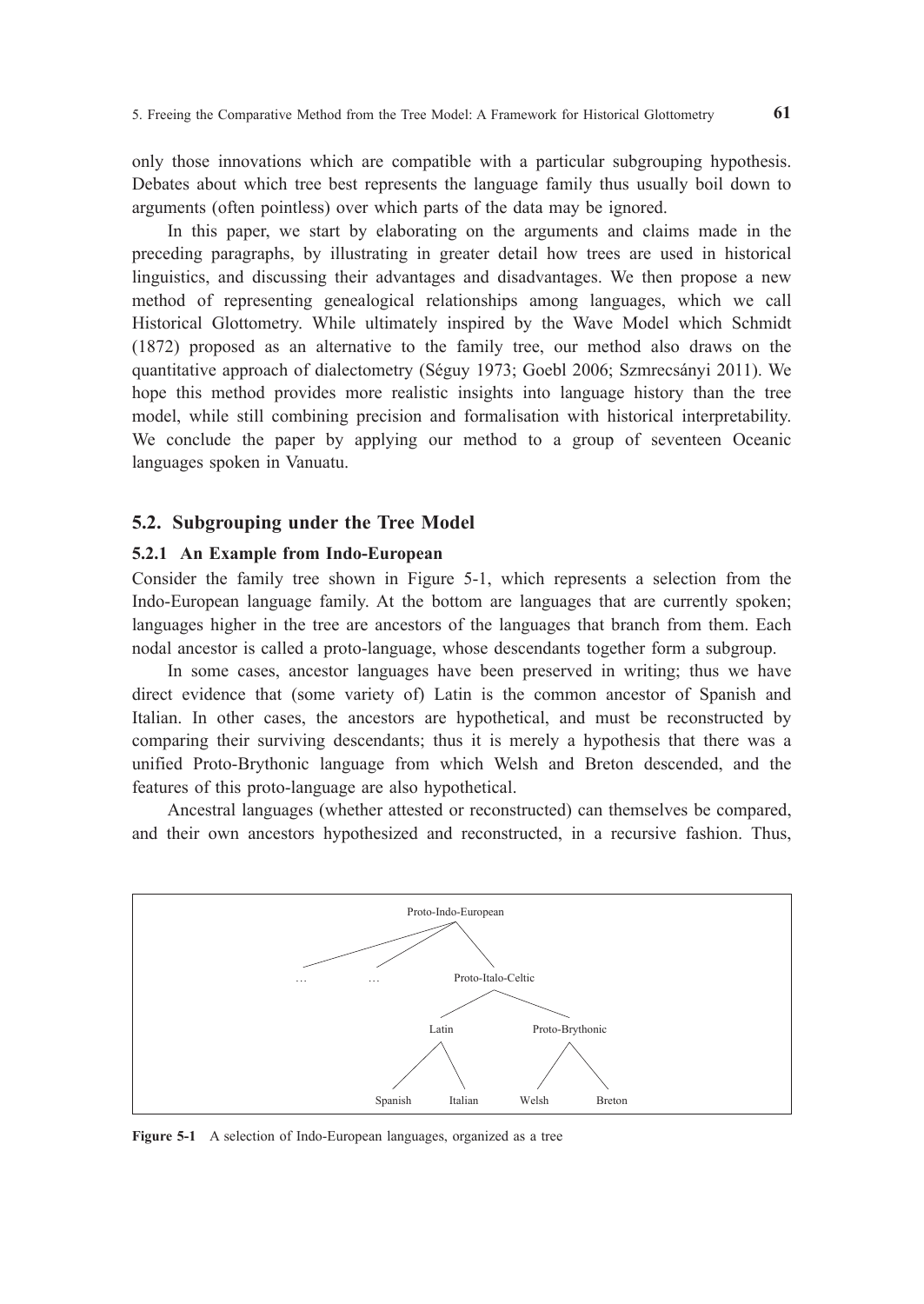

**Figure 5-2** An incorrect tree of Italo-Celtic languages

some linguists (e.g., Kortlandt 2007) believe that Latin and Proto-Brythonic ultimately descend from a language termed Proto-Italo-Celtic (PIC).2) Repeatedly applying this process of comparison and reconstruction—called the Comparative Method—leads to proto-languages further and further back in time, ultimately ending in Proto-Indo-European (PIE).3)

Granted that the uppermost node, Proto-Indo-European, is valid (since the Indo-European languages are indeed related to one another), on what basis are lower-level proto-languages (or equivalently, subgroups) posited? For example, why isn't Welsh grouped with Latin, separately from Breton, as in the fictitious Figure 5-2?

The reason is that this would imply that Latin and Welsh both exhibit certain changes (or *innovations*) from PIC (and hence, from PIE) that are not exhibited by Breton. But there are no notable innovations of this kind. Figure 5-2 would also imply that there are *no* innovations shared by Welsh and Breton which are not also shared by Latin (and all other members of the Italo-Celtic subgroup). This too is false: for example, the Brythonic languages changed  $*_{k}^{w}$  to p, and changed  $*_{s}$  to h at the beginnings of words (Schmidt 1993: 80–81); Latin, on the other hand, preserved these sounds intact. In sum, the representation in Figure 5-1 is more faithful to the empirical data we have from attested languages, than is Figure 5-2.

As we have just illustrated, in the Comparative Method, a subgroup is posited on the basis of eXclusiVely sHared innoVations among its members—a principle often attributed to Leskien (1876: xiii), but more accurately ascribed to Brugmann (1884: 231). In other words, a subgroup represents a hypothesis that all of its members share certain innovations that are not exhibited by any other language, and that any innovation that a member shares with a non-member is necessarily shared by *all* members. (This is similar to how, in phylogenetics, clades are interpreted as monophyletic groups defined by synapomorphies: see Skelton et al. 2002: 27–28.)

Let us now consider what happens when we add another language—French—to our tree. There is no question but that French is a descendant of Latin; hence it should ultimately be a daughter of the "Latin" node. However, there are multiple ways in which it could be put into a tree together with Spanish and Italian (Figure 5-3). Which of these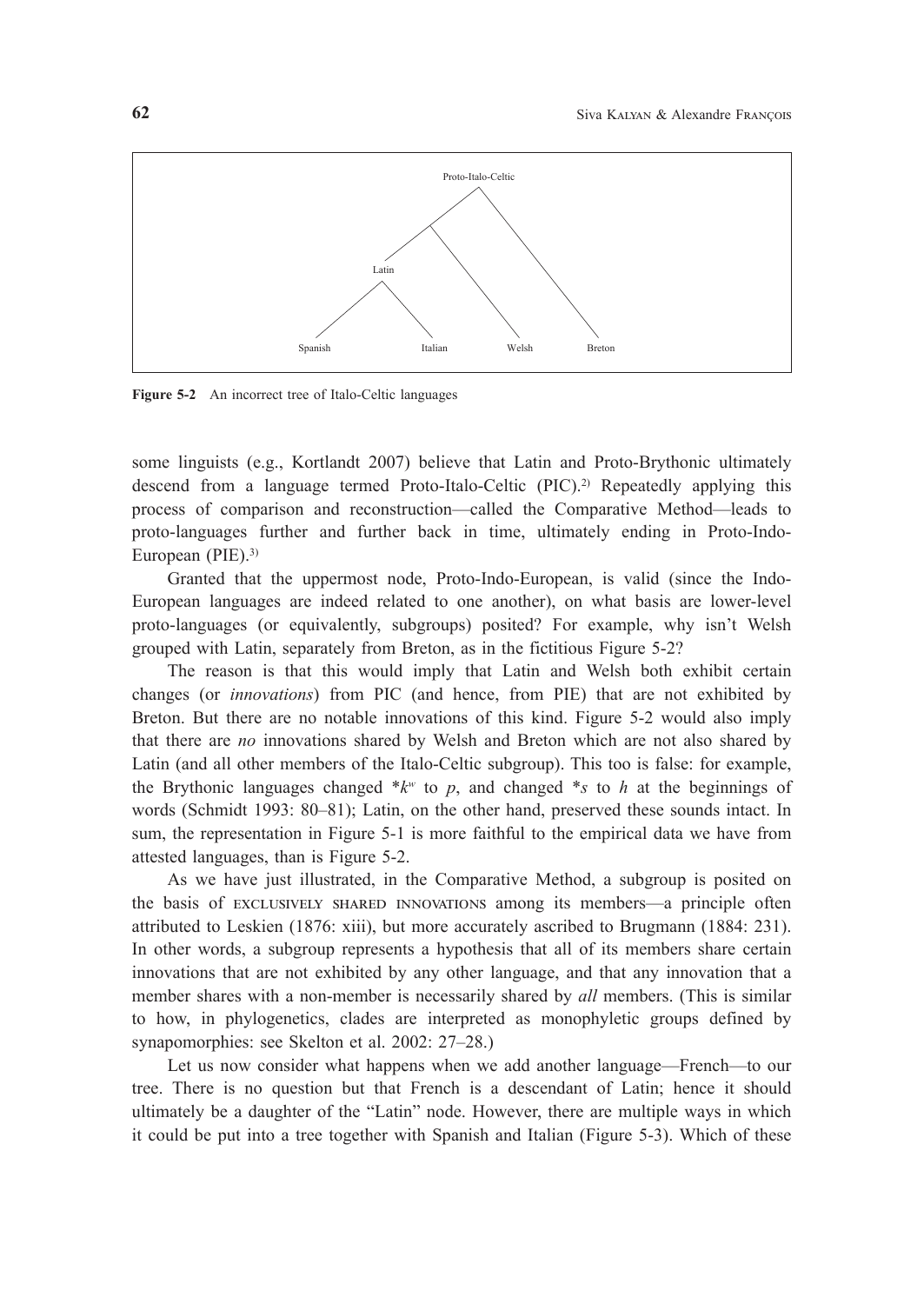

**Figure 5-3** Three possible ways to represent the relations between Spanish, French and Italian

choices is correct?

Choice 1, with Spanish and French forming a subgroup, seems justified by the innovations that are shared between these two languages, and not shared by Italian: for example, the irregular change of *a(u)scultāre* 'listen' to \*escultāre > Sp. *escuchar*, Fr. *écouter*, vs. It. *ascoltare* (Berger and Brasseur 2004: 90); intervocalic lenition of \*p—e.g., *rīpa* 'riverbank' > Sp. *riba*, Fr. *rive*, vs. It. *ripa* (Posner 1996: 234); and the palatalisation of \*ct clusters—e.g., *factum* 'done' > Sp. *hecho*, Fr. *fait* vs. It. *fatto* (Hall 1950: 25). However, one can also find innovations shared by French and Italian but not by Spanish, which would argue in favour of choice 2: for example, the innovative weak past participle suffix \*-ūtus which affected many verbs—e.g., \*sapūtus 'known' > It. *saputo*, Fr. *su*, as opposed to Sp. *sabido* < \*sapītus (Alkire and Rosen 2010: 177); or numerous lexical innovations such as \*diurnu > It. *giorno*, Fr. *jour* 'day', replacing Lat. *diēs* (Sp. *día*), or \*manducāre 'chew' > It. *mangiare*, Fr. *manger* 'eat', replacing Lat. *comedere* (Sp. *comer*). Finally, one could cite evidence in favour of subgrouping Spanish and Italian together as opposed to French (as in choice 3), e.g., the irregular change of Lat. *ecce* to \*accu (Wüest 1994), as in the (feminine) distal demonstrative \*accu-illa > Sp. *aquella*, It. *quella*, where French preserves *ecce* (\*ecce-illa > Fr. *celle*); or the irregular insertion of /n/ in *hibernum* 'winter', yielding \*inbernu > Sp. *invierno*, It. *inverno*, vs. Fr. *hiver* (Alkire and Rosen 2010: 339). Many other examples of exclusively shared innovations<sup>4)</sup> could be found for each of the three language pairs. In all cases, the nature of the changes (especially phonological and morphological change, whether regular or irregular) is typical of the sort of evidence that is traditionally considered diagnostic of genealogical subgroups under the Comparative Method.

In this particular case, the data simultaneously support three intersecting subgroups (Figure 5-4): Spanish–French, French–Italian and Spanish–Italian. The tree model would force us to privilege one of these three groupings at the expense of the other two, but this would not do justice to the empirical evidence.<sup>5)</sup>

One might be tempted to represent this problematic situation by resorting to the diagram in Figure 5-5, which does not necessarily commit us to any subgrouping hypothesis. This sort of diagram (cf. Ross 1997: 213) is sometimes used as an "agnostic" representation, which Pawley (1999) calls a "rake-like" structure, and van Driem (2001) likens to "fallen leaves". (In phylogenetics this is known as "(soft) polytomy":<sup>6)</sup> see Page and Holmes 2009: 13.) Yet it too is unsatisfactory, as it could be interpreted as claiming that there are *no* exclusively shared innovations between Spanish and French, between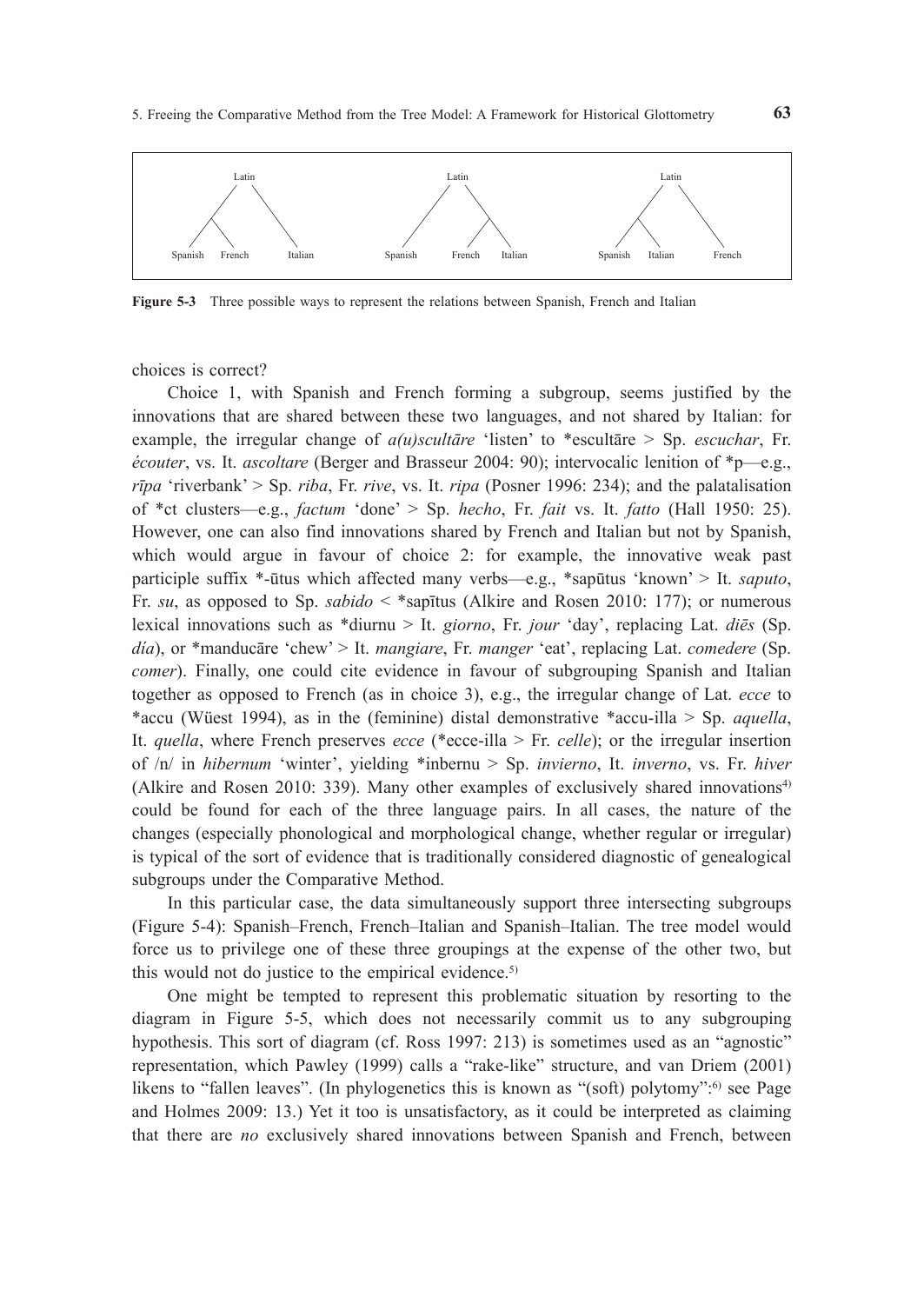

**Figure 5-4** Historical evidence supports three intersecting subgroups involving Spanish, French and Italian—a situation incompatible with the family tree model.



**Figure 5-5** A rake (or "polytomy")

French and Italian, or between Spanish and Italian, when—as we have seen—there is in fact solid, positive evidence for all of these groupings.

At best, a rake-like representation leaves us with the impression that science is simply incapable of unraveling the precise history of the language family. While this is sometimes the case due to lack of data, it is certainly not true in such a well-documented family as Romance. The history of individual changes across Romance dialects and languages is extremely well-known: if this family cannot be represented by a tree, then this cannot be due to a lack of data, but to the inherent flaws of the tree model itself—in particular, the axiom that genealogical subgroups defined by exclusively shared innovations are necessarily nested, and never intersect. This axiom results from an incorrect understanding of language change (cf. Bossong 2009; François 2014, 2017), namely that an innovation consistently results in total social isolation and lack of contact with communities that did not undergo the innovation—a wrong assumption in most of the world's history. What we see, on the contrary, is that the spread of an innovation within part of a dialect network, insofar as it still allows mutual intelligibility with non-participating dialects, can perfectly well be followed by other innovations whose geographical scope may cross-cut its own (de Saussure 1995[1916]: 273–278; Bloomfield 1933: 310–318), resulting in intersecting subgroups. We need a model of language relationships that is capable of accommodating such situations in a more accurate and faithful way than the tree model.

### **5.2.2 The Problem of Linkages**

We can generalise our observations above by considering an abstract case, consisting of a family of three languages: A, B, and C. If A and B have some exclusively shared innovations, but neither B and C nor A and C do, then the situation is amenable to a tree representation (as in choice 1 in Figure 5-3 above). Historically, this represents a situation where the Proto-ABC speech community somehow split into two groups, one of which (the common ancestor of the modern A and B communities) underwent certain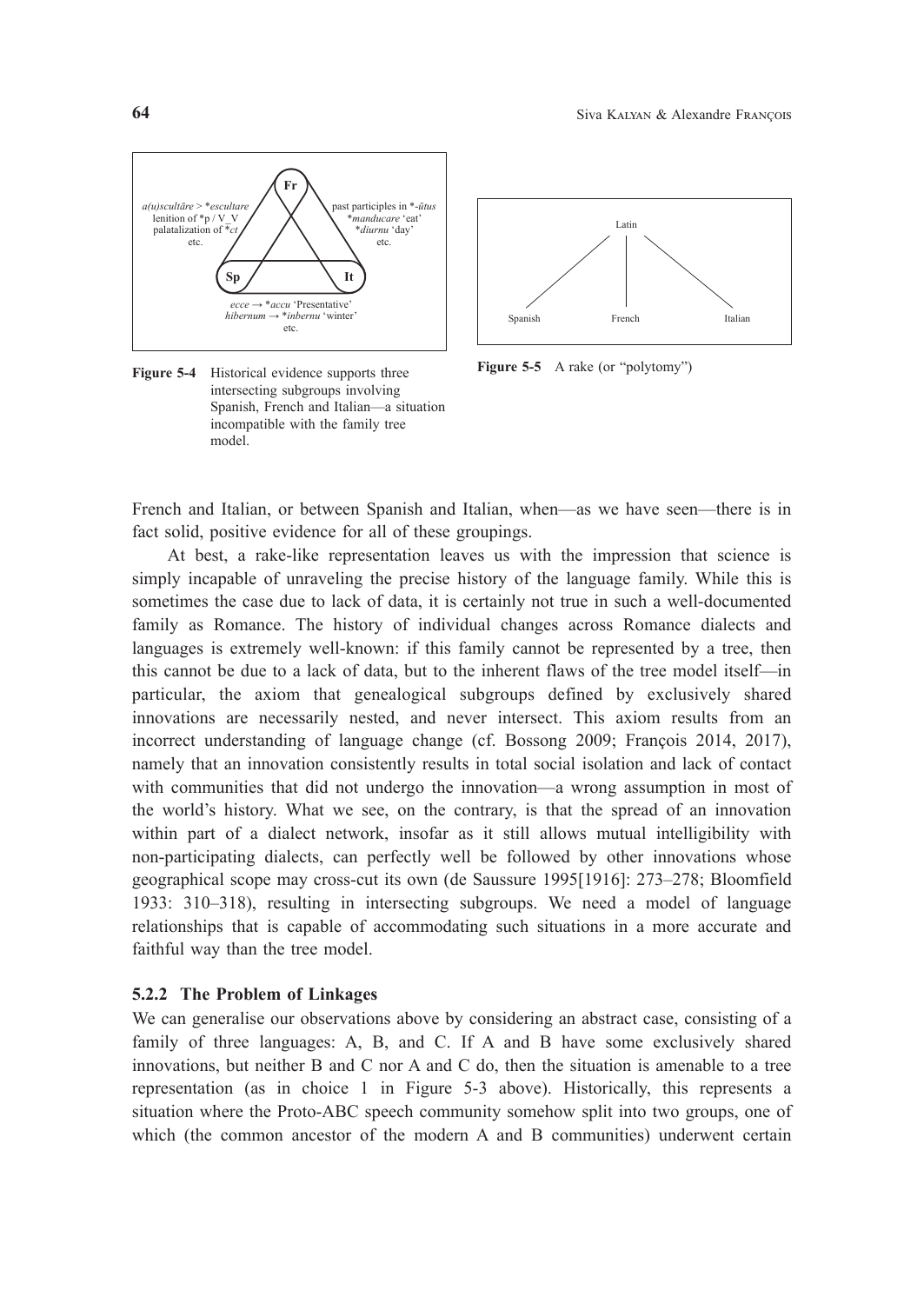

**Figure 5-6** When shared innovations intersect

linguistic innovations, separately from C; these innovations are said to have resulted in a hypothetical language "Proto-AB". Later on, a similar split took place in the Proto-AB community, that resulted in the separate development of A and B.

But another situation is also possible, as we saw in the case of Romance languages. This is the situation where there are exclusively shared innovations not only between A and B, but also between B and C, and/or between A and C: that is, a situation in which shared innovations define intersecting groupings—see Figure 5-6 (and Figure 5-4 above).

This situation cannot be represented using the tree model, which assumes that a language can belong to one genealogical subgroup only. The only way to force the data into a tree—and posit, for example, a subgroup AB—would be to disregard the other two sets of innovations which contradict this grouping. Admittedly, such a procedure may be tenable in some cases. For example, C could have undergone some of the same innovations as A and B purely by chance, so that these are not really "shared innovations" in the relevant sense, but are rather "*parallel* innovations". The trouble with this argument is that it is often extremely difficult to come up with positive evidence for it. In particular, if it is believed that C was still in contact with A and B at the time it underwent these innovations, it is unparsimonious to invoke independent, parallel development as an explanation: it is more probable that the changes they have in common reflect events of language-internal diffusion across dialects.

Another situation in which it may be reasonable to disregard the B–C and A–C innovations is when there is good reason to believe that these all occurred historically *after* the A–B innovations, and at a point in time when C had already become mutually unintelligible with A and B (i.e., had become a separate language). In this case, many historical linguists would label the B–C and A–C innovations as effects of "language contact", and would disregard them for the purpose of representing genealogical relationships. This sort of reasoning only works under the assumption that it is possible to draw a principled line between diffusion across language boundaries ("contact") and diffusion within them ("internal change"). This seems unlikely, given that the concept of a "language boundary" (i.e., whether two speech varieties are separate languages or simply dialects of the same language) is itself a gradient notion. However, the argument of contact is usually proposed in good faith, and may be accepted in some obvious cases,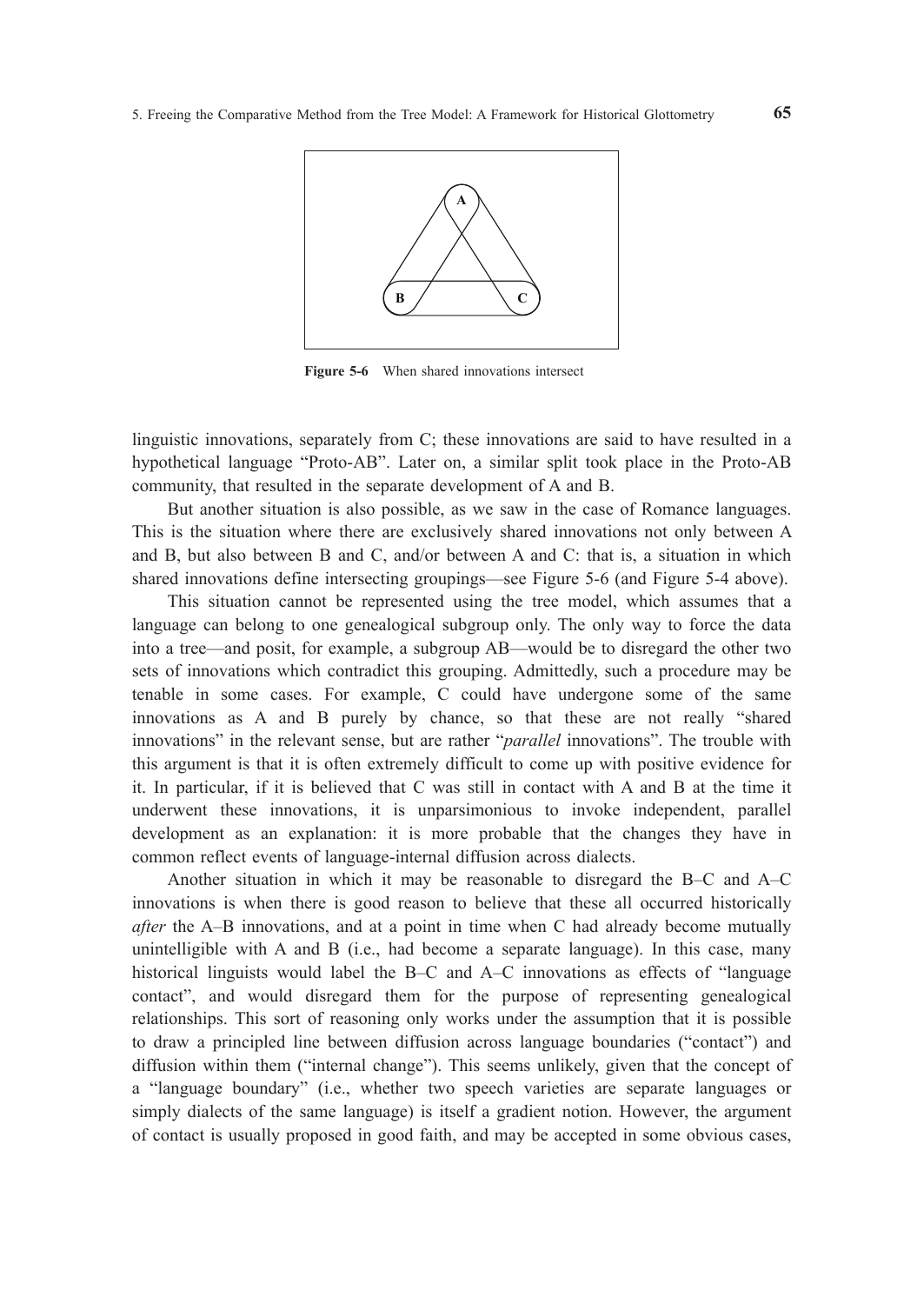namely when the genealogical distance between the speech varieties involved was already much too great at the time of contact for mutual intelligibility—e.g., lexical borrowings from Old Norse into Old English, or from Polynesian languages into other Oceanic languages (Biggs 1965).

In sum, given a set of changes with overlapping distributions, there are occasionally *bona fide* reasons for arguing that some of them are *not* genealogical in nature, and thus should be discarded for the purpose of subgrouping. In general, though, there is often no legitimate basis for deciding which changes may be so discarded. Sometimes, this is merely due to lack of evidence (historical or linguistic) about which set of changes predates the other. But in many cases, the problem is simply that the tree model fails to capture the fact that innovations do spread in entangled patterns across sets of mutually intelligible dialects, resulting in intersecting genealogical subgroups. This is what happens in dialect chains and networks, as well as in full-fledged language families that evolve out of dialect networks—which Ross (1988: 8; 1997: 213) calls *linkages*. The relationships among Spanish, French and Italian—or among other Romance languages, for that matter (with the possible exception of Romanian)—are typical of a linkage. Crucially, linkages are common throughout the world: similar configurations have been described, under various names, for Sinitic (Hashimoto 1992; Chappell 2001), Semitic (Huehnergard and Rubin 2011), Indo-Aryan (Toulmin 2009), Athabaskan (Krauss and Golla 1981; Holton 2011), Oceanic (Geraghty 1983; Ross 1988), and many other language families. In Section 5.4, we will be presenting a detailed example from a section of the Oceanic linkage.

When dealing with linkages, decisions about which innovation-defined groupings should be ignored for the purpose of representing genealogical relationships tend to be *ad hoc*, and debates rage with no sign of resolution. In our view, such problems are mere artefacts of the assumptions present in the tree model, and lack any legitimate basis as far as language change is concerned. In fact, there is no justification to the assumption that dialects and languages evolve primarily by splitting in a tree-like fashion: the more is known about language change, the more it becomes obvious that this model is a poor approximation of reality, resting as it does on a misleading metaphor.

In the remainder of this paper, we advance a more flexible approach: Historical Glottometry. It elaborates on the principles of the Comparative Method, yet attempts to liberate it from the misleading influence of the family-tree model, by proposing a representation that reflects historical reality more faithfully.

# **5.3. Defining Historical Glottometry**

### **5.3.1 Intersecting Subgroups**

Insofar as our method is meant to represent (past or present) dialect networks, it is useful to start by looking at how dialects are visualised by dialectologists. A key concept in dialectology is that of the *isogloss* (Chambers and Trudgill 1998: 89). Given a linguistic property that is distributed across a dialect network in a certain way, an isogloss is a line delimiting the dialects that share that property. Isoglosses can be represented on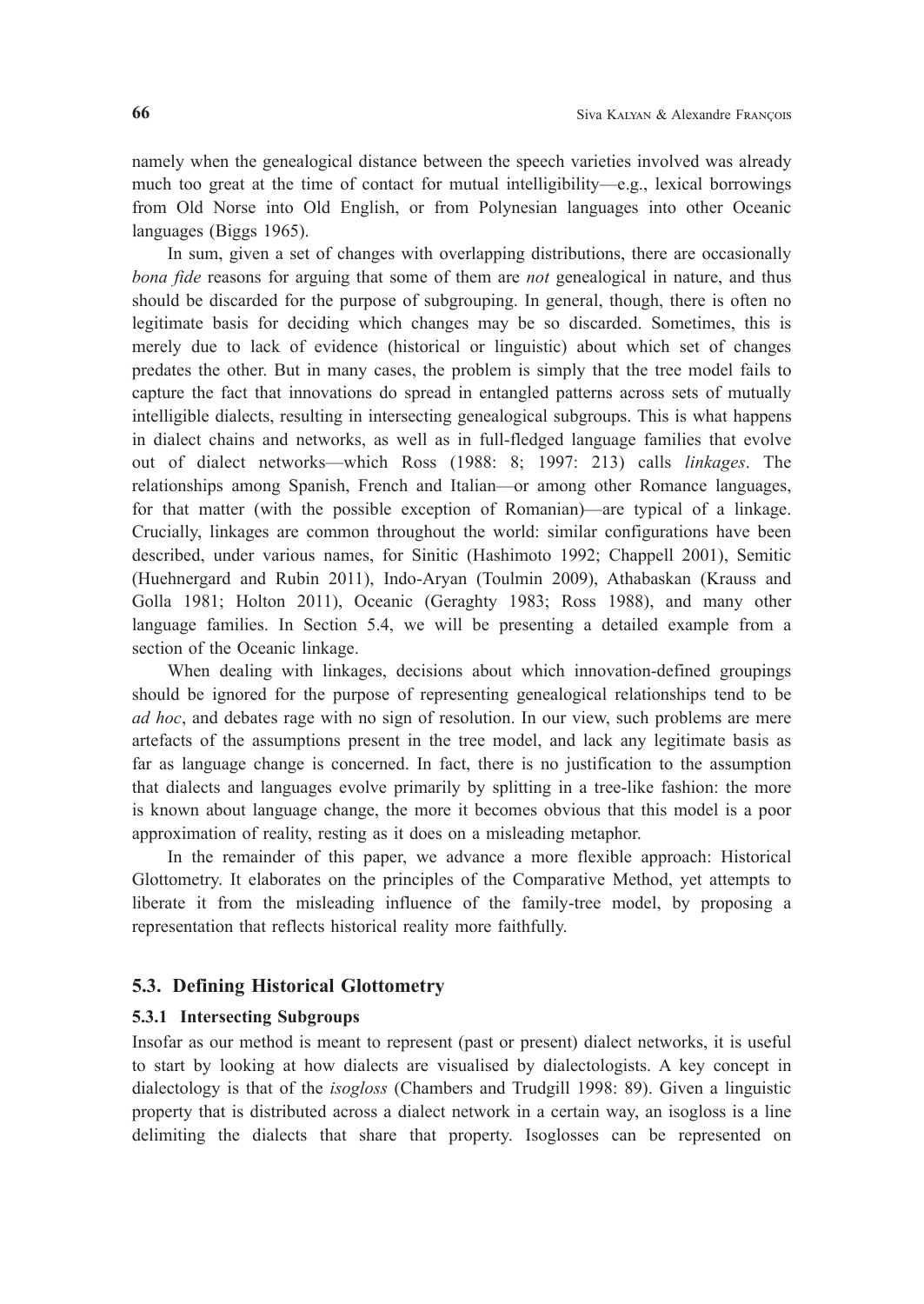geographically realistic maps, or on more abstract figures. The lines in Figure 5-4 above are examples of isoglosses, showing the distribution of certain linguistic properties in (part of) the Romance family.

In principle, an isogloss may involve any property that is shared among languages, regardless of its historical origin. And indeed, because dialectology traditionally examines modern speech varieties from a purely synchronic perspective, isogloss maps often fail to distinguish between those similarities that result from shared innovations (*synapomorphies*) and those that are simply shared retentions from a common ancestor (*symplesiomorphies*), or even parallel innovations (*homoplasies*) and accidental similarities.<sup> $7$ </sup> From the perspective of historical linguistics, however, it is indispensable to restrict our observations to *shared innovations*: this is a pillar of the Comparative Method, also known as Leskien's (or Brugmann's) principle. The methodology we propose can be described as a *dialectological approach to language history*; it combines the precise descriptive tools of dialectology and dialectometry (Goebl 2006; Nerbonne 2010; Szmrecsányi 2011) with the powerful concepts of the Comparative Method notably the stress on shared innovations.

One problem with isogloss maps (and admittedly the main reason why they have not been adopted more widely outside of dialectology) is that they become visually messy very quickly as more and more intersecting isoglosses are added; furthermore, they do not lend themselves to straightforward storytelling as much as a tree diagram would. The former issue, at least, can be addressed if we choose to use isoglosses to represent not individual innovations, but rather language groupings defined by one or more exclusively shared innovations—in other words, subgroups. A genealogical subgroup is a grouping of dialects or languages identified by a bundle of (innovation-defined) isoglosses; note, in passing, that nothing in this definition entails that subgroups should be discrete or nested as they are in a tree: they can perfectly intersect (François 2014: 170).

The thickness of the isogloss line can then be used to represent the strength of the evidence for each language grouping. For example, Figure 5-7 translates visually the fact that, while the three subgroups AB, AC and BC are all empirically supported, BC is the weakest pairing, and AB the strongest.

With such a configuration of the data, historical linguists who take the tree model for granted might be tempted to favour AB as the only valid subgroup, and dismiss the evidence for the two other subgroups altogether, under the assumption that these "weaker" groupings must be mere illusions—whether their similarities be due to "contact", or to "parallel innovation", etc. However, unless there is indeed a principled way of ruling out these isoglosses, it is wiser to keep them in the picture: the idea is that those innovations that are shared between A and C, or B and C, reflect historical events of shared linguistic development just as much as do those between A and B. It is just that the social relations between communities A and B, over the entire course of the history of the ABC family, have been stronger, more frequent or more sustained than those between other pairs of communities. Historical Glottometry can be used precisely as a means to explore and evaluate the strengths of historical connections between social groups, based on the linguistic traces they left in modern languages.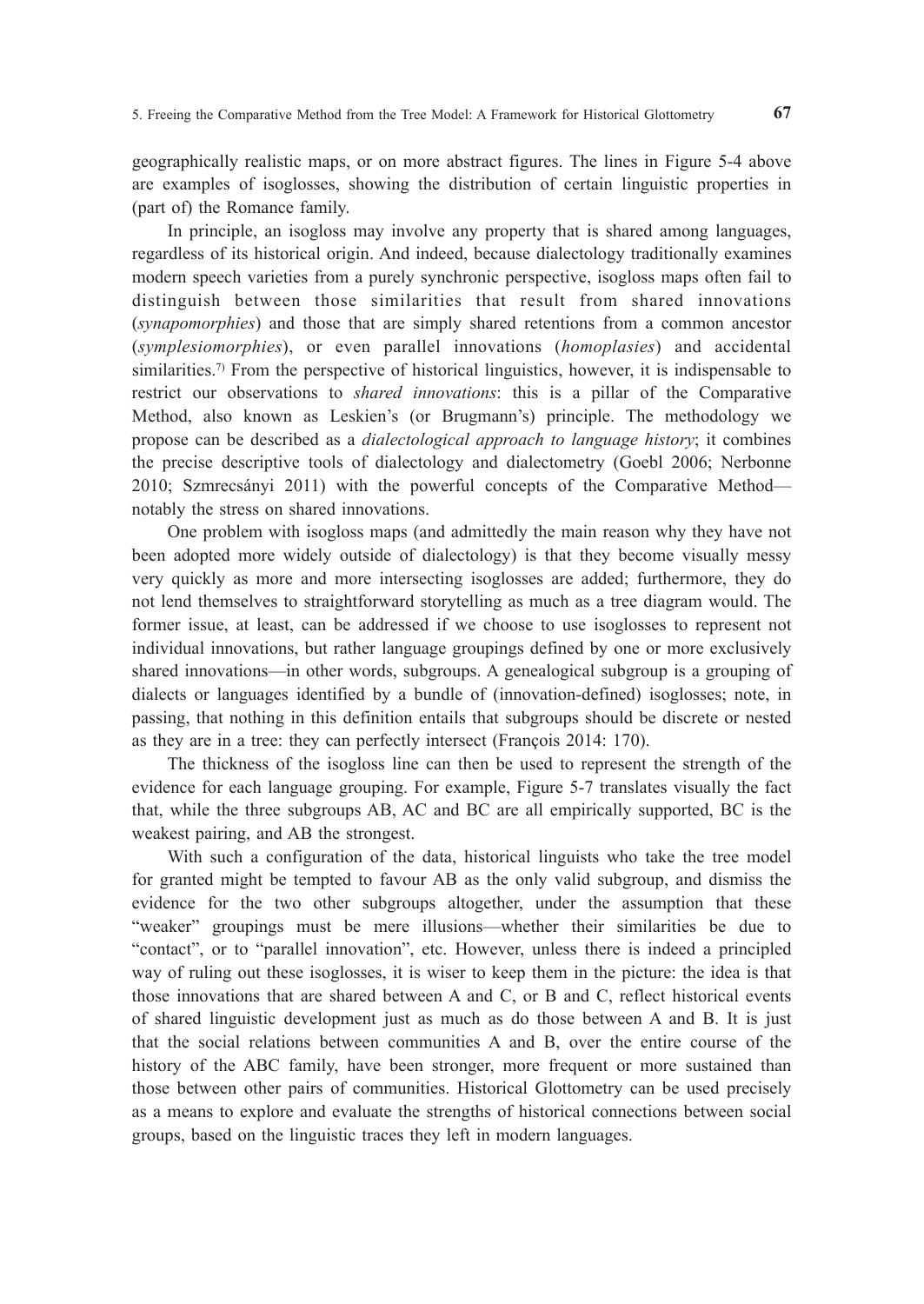

**Figure 5-7** A representation of intersecting subgroups with relative weighting



**Figure 5-8** Intersecting isoglosses, with more support for AC than for AB

 In sum, linguistic linkages make it necessary to accept the idea of a language family in which genealogical subgroups have different strengths, and can cross-cut. Rather than a simplistic binary answer (*X forms vs*. *does not form a subgroup with Y*), subgrouping studies should allow for the possibility of *stronger vs*. *weaker subgroups*. Just as a village A may have more frequent mutual interaction with another village B than with C, likewise languages A and B can be said to form a stronger subgroup together (i.e., be "more subgroupy") than languages A and C. Ideally, such claims could even be quantified—as in "A subgroups *n* times as strongly with B as it does with  $C$ ".<sup>8)</sup>

 The crucial question is now: how can we define, and calculate, the "strength" of a subgroup? This is the object of the next subsection.

### **5.3.2 The Cohesiveness of Subgroups**

The most obvious way to represent the strength of a subgroup using isoglosses would be to simply make the thickness of isoglosses directly proportional to the number of innovations defining the respective groupings. For example, suppose that in the above example of languages A, B and C, there were 12 innovations exclusively shared between A and B, 4 between A and C, and 2 between B and C: then our diagram would look exactly as in Figure 5-7 (where 1 shared innovation = 1 pixel).

 However, suppose that instead of 4 exclusively shared innovations between A and C, there were 24. Our diagram would then be as in Figure 5-8.

 Insofar as the thickness of their lines is exactly proportional to the number of exclusively shared innovations between each pair of languages, Figures 5-7 and 5-8 are accurate, fully-detailed representations of their respective data. However, they fail to represent an important fact: that the strength of the AB grouping in the first situation is *greater*, relative to the other isoglosses, than the strength of the same grouping in the second situation—*despite* the fact that the same number of defining innovations (n=12) is involved in both cases.

 Interestingly, Pawley (2009: 13), discussing the factors that provide evidence for a particular subgrouping hypothesis, notes that "The weight of this evidence depends on the number and quality of the innovations concerned *and on the number and quality of*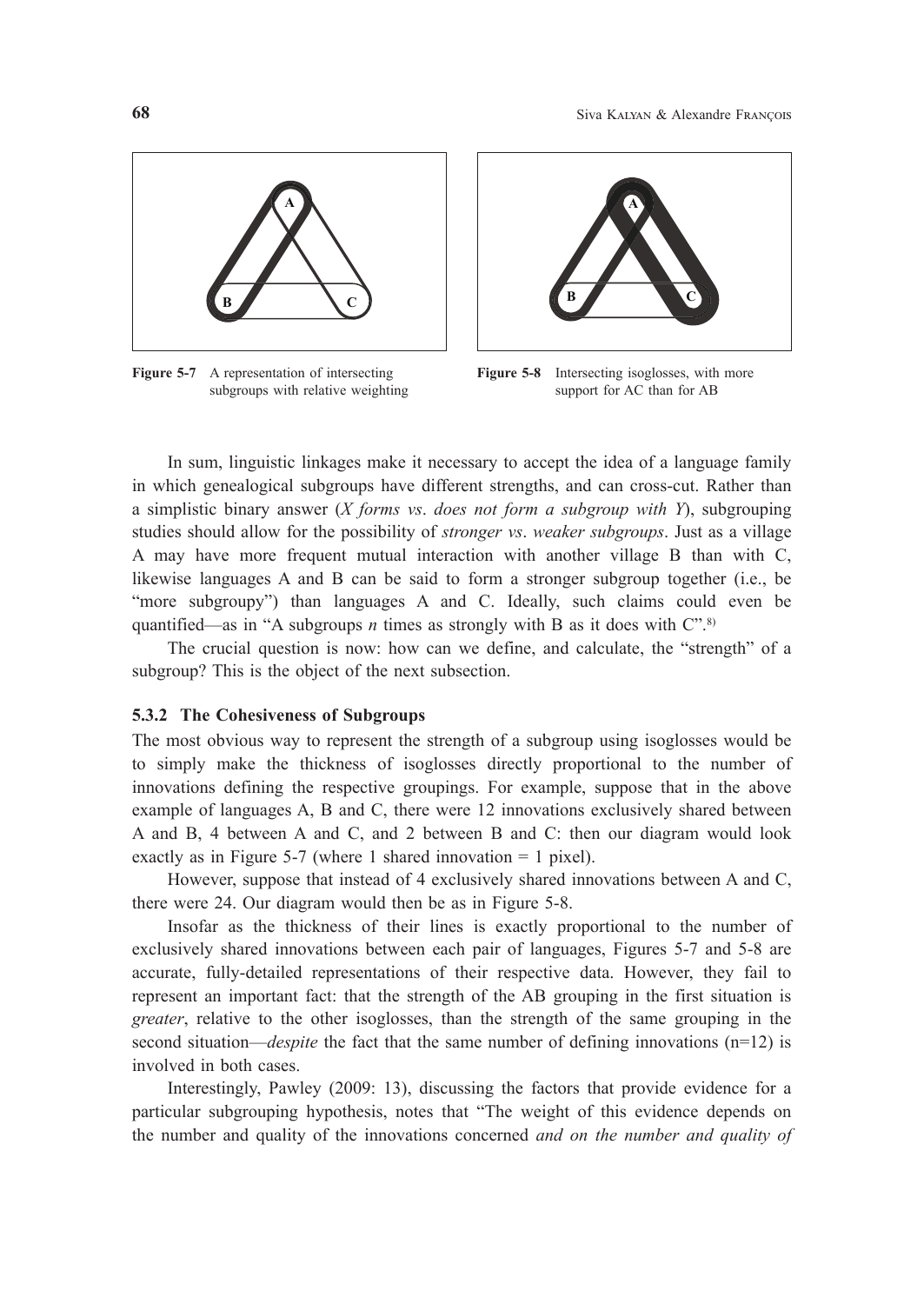*innovations that have conflicting distributions*" (our emphasis). We thus need to quantify the strengths of groupings in a way that takes into account not only the absolute number of innovations that *support* the grouping, but also the number that *conflict* with it. An isogloss *x* is said to "conflict" with a subgroup *y* if they cross-cut each other—i.e., if and only if *x* contains some but not all members of  $\gamma$ , and also contains members outside  $\gamma$ (mathematically speaking:  $x \cap y$ ,  $x \lor y$  and  $y \lor x$  are all nonempty). In our case, even though the AB grouping is supported by 12 innovations in both cases, it is *more strongly* supported in the first case (where the 12 innovations of AB conflict with only 4 isoglosses for AC plus 2 for BC) than in the second (where the number of conflicting isoglosses is  $24 + 2$ ).

Drawing on the use of "relative identity weight"—also known as the "Jaccard coefficient"—in dialectometry (e.g., Goebl 2006: 412), we propose to define the "*cohesiveness*" of a subgroup as the *proportion* of supporting evidence with respect to the entire set of relevant evidence. Thus, for each given subgroup  $G$ , let  $p$  be the number of supporting innovations, and *q* the number of conflicting innovations. The total amount of evidence that is relevant for assessing the cohesiveness of *G* is  $(p+q)$ .<sup>9)</sup> Now, if we call  $k_G$  the cohesiveness value of  $G$ , we have:

$$
k_G = \frac{number\ of\ supporting\ innovations}{total\ number\ of\ relevant\ innovations} = \frac{p}{(p+q)}.
$$

In the situation depicted in Figure 5-7, the cohesiveness of AB would be calculated as:

$$
k_{AB} = \frac{12}{12 + (4+2)} = \frac{12}{18} = \frac{2}{3} \approx 67\%.
$$

This result can be translated into plain language by saying that, out of all the innovations that affected the subgroup AB (i.e., either encompassed the subgroup as a whole, *or* affected one of its members together with an external member), exactly two thirds confirmed the cohesion of AB as a subgroup, while one third contradicted it. More simply, A and B *evolved together* two-thirds of the time, and *evolved apart* one-third of the time.

In the situation depicted in Figure 5-8, the cohesiveness of AB would be:

$$
k_{AB} = \frac{12}{12 + (24 + 2)} = \frac{12}{38} \approx 32\%.
$$

That is, in Figure 5-8, AB as a subgroup is confirmed 32% of the time, and contradicted 68% of the time.

These rates of 67% and 32% should be compared with the theoretical cohesiveness value which all subgroups are supposed to have in a "well-behaved" family tree, namely 100%. In an ideal tree, any group of languages defined by even a single shared innovation is supposed to *always* behave like a subgroup: that is, 100% of the innovations that affect it should confirm its cohesion, and there should be no genealogical innovation involving some (but not all) of its members together with some non-members.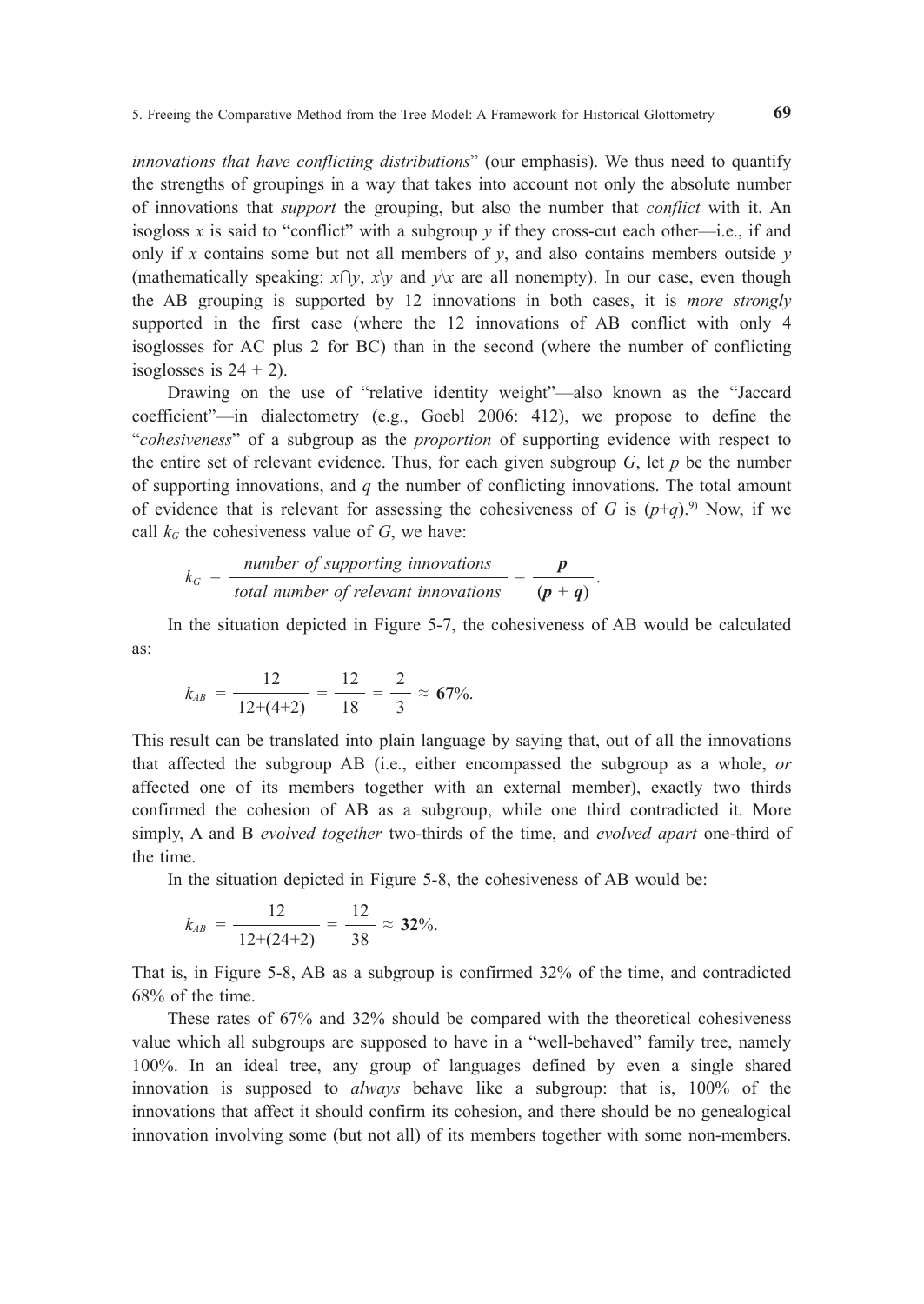As we will see below with real data, this extreme figure of 100% is a convenient fiction that is virtually never met with among real-life languages—at least not in the situation of a linkage. Rates of cohesiveness in most subgroups typically fall far short of this "ideal" (in our data, most cohesiveness values are between 10% and 30%). This does not mean that we are not dealing with genealogical subgroups at all; but rather, that this very notion must be redefined so as to accommodate the heterodox notion of the *strength* of a subgroup.

### **5.3.3 Subgroupiness**

Given this measure of cohesiveness, we could use these values to determine the thicknesses of our isogloss lines. However, cohesiveness alone is not sufficient to provide an accurate representation of each subgroup's strength: as we will see now, it is necessary to also consider the absolute number of exclusively shared innovations.

 Consider now a family of four languages, A, B, C and D, where there are 12 innovations shared by ABC; 4 by AD; 2 by CD; and 1 by AC, as in Figure 5-9.

Note here that the number of innovations shared by AC  $(n=1)$  is irrelevant to the calculation of the cohesiveness of ABC, since this innovation neither confirms the subgroup nor contradicts it (see fn. 9). In order to assess the cohesiveness of ABC, what we need is to observe the number of innovations that confirm the subgroup  $(n=12)$  and those that clearly conflict with it—i.e., the innovations of AD  $(n=4)$  plus those of CD (n=2). The cohesiveness of ABC is thus:

$$
k_{ABC} = \frac{12}{12 + (4+2)} = \frac{12}{18} = \frac{2}{3} \approx 67\%.
$$

 Let us now calculate the cohesiveness of AC. This grouping is confirmed not only by the innovations that are exclusively shared by A and C  $(n=1)$ , but also by those which they share non-exclusively, since these too show that languages A and C tend to undergo the same linguistic changes together. This includes, in Figure 5-9, the 12 innovations shared by ABC. As a result, the cohesiveness of the grouping AC should be as follows:

$$
k_{AC} = \frac{12+1}{(12+1)+(4+2)} = \frac{13}{19} \approx 68\%.
$$



**Figure 5-9** A family of four languages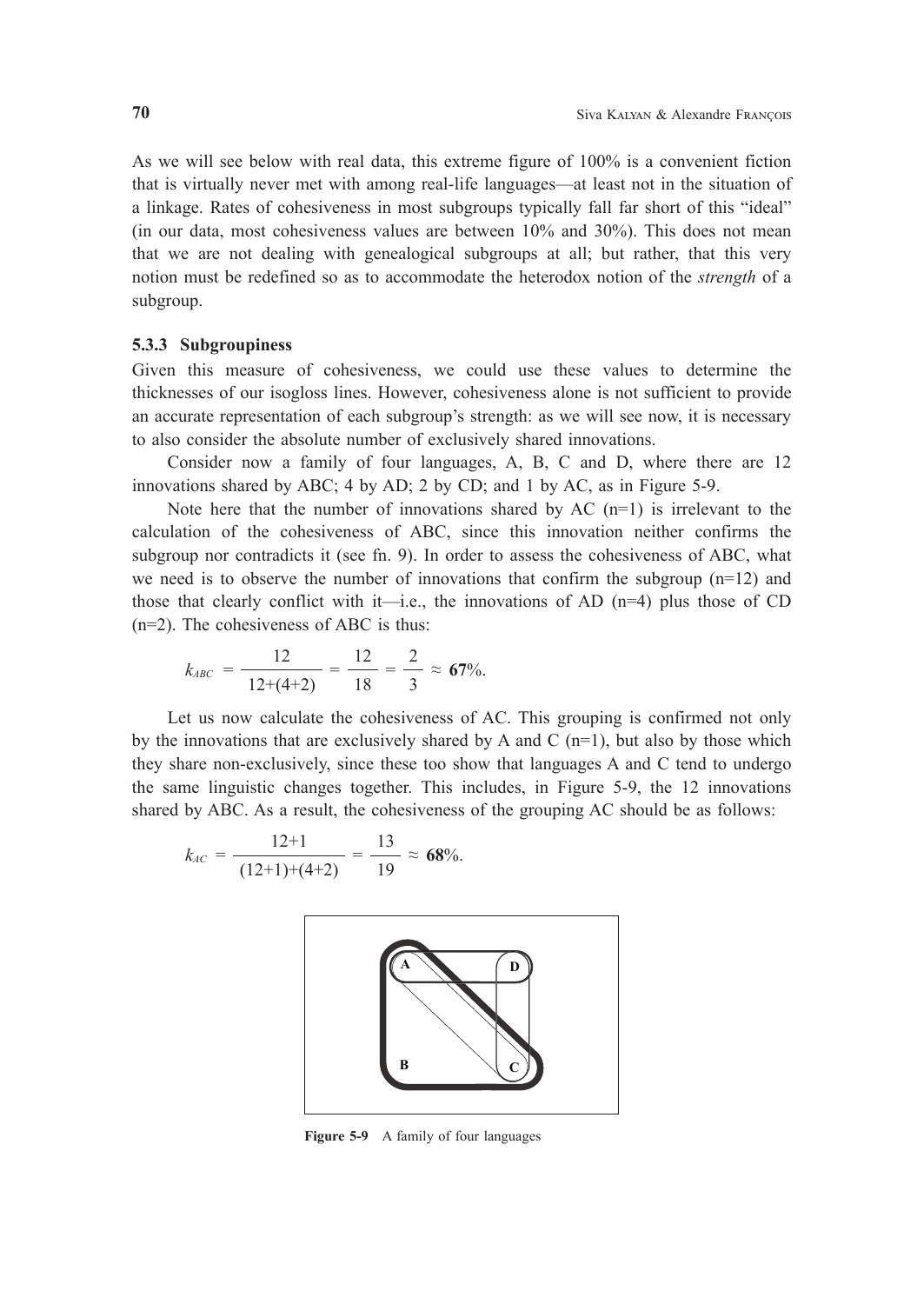In sum, the cohesiveness of AC is even *greater* than that of ABC. Yet we would not want to say that AC is a "stronger" subgroup than ABC, because the latter has a far greater number of *exclusively* shared innovations.

Our proposed solution to this problem is to use the absolute number of *exclusively shared innovations* as the main point of reference, and *weight* it using the subgroup's cohesiveness rate (*k*). For each given subgroup *G*, let  $\varepsilon$  ('epsilon') be its number of exclusively shared innovations; *p* its number of supporting innovations (i.e., shared innovations, whether exclusively or not), and  $q$  the number of conflicting innovations. We already saw that the *cohesiveness* rate is  $k = \frac{p}{(p+q)}$ . We now propose to define the *subgroupiness* of a language cluster (call it 'sigma',  $\varsigma$ ) as the product of the cohesiveness rate  $(k)$  with the number of exclusively shared innovations  $(ε)$ :

$$
\varsigma = \varepsilon \times k = \varepsilon \times \frac{p}{(p+q)}.
$$

For example, if we come back to the comparison of Figures 5-7 and 5-8, we can now weight the absolute number of innovations exclusively shared by A and B  $(\epsilon_{AB})$ using AB's cohesiveness rate  $k_{AB}$  (given above), and thus calculate its subgroupiness  $\zeta_{AB}$ .

In Figure 5-7: 
$$
\zeta_{AB} = 12 \times \frac{12}{18} = 8.
$$

In Figure 5-8: 
$$
\zeta_{AB} = 12 \times \frac{12}{38} \approx 3.79.
$$

These numbers constitute exact measurements of the extent to which AB is a more strongly-supported subgroup in the first case than in the second case. (In other words, we can now say, "AB is more than twice as strongly supported—or more simply, *more than twice as subgroupy*—in Figure 5-7 than in Figure 5-8".) As for Figure 5-9, we find that

$$
\zeta_{ABC} = 12 \times \frac{12}{18} = 8
$$
 and  $\zeta_{AC} = 1 \times \frac{13}{19} = \frac{13}{19} \approx 0.68$ ;

in other words, ABC is more than eleven-and-a-half times as subgroupy as AC. These results are consistent with the intuition that the subgroup ABC is more strongly supported than AC. In conclusion, subgroupiness constitutes the best criterion we have found for assessing the relative strengths of the genealogical subgroups in a language family.

#### **5.3.4 A Visual Representation**

In terms of visual representation, we propose to draw lines around subgroups, and make their thickness proportional to their calculated subgroupiness  $\zeta$ . Figures 5-7' – 5-9' show our proposed representations of the situations depicted in Figures  $5-7 - 5-9$ , respectively. We call these kinds of figures *historical glottometric diagrams* (or 'glottometric diagrams' for short).

The examples given in this section were abstract, and simple in the sense that they involved small numbers of languages and of innovations. But the same tools can be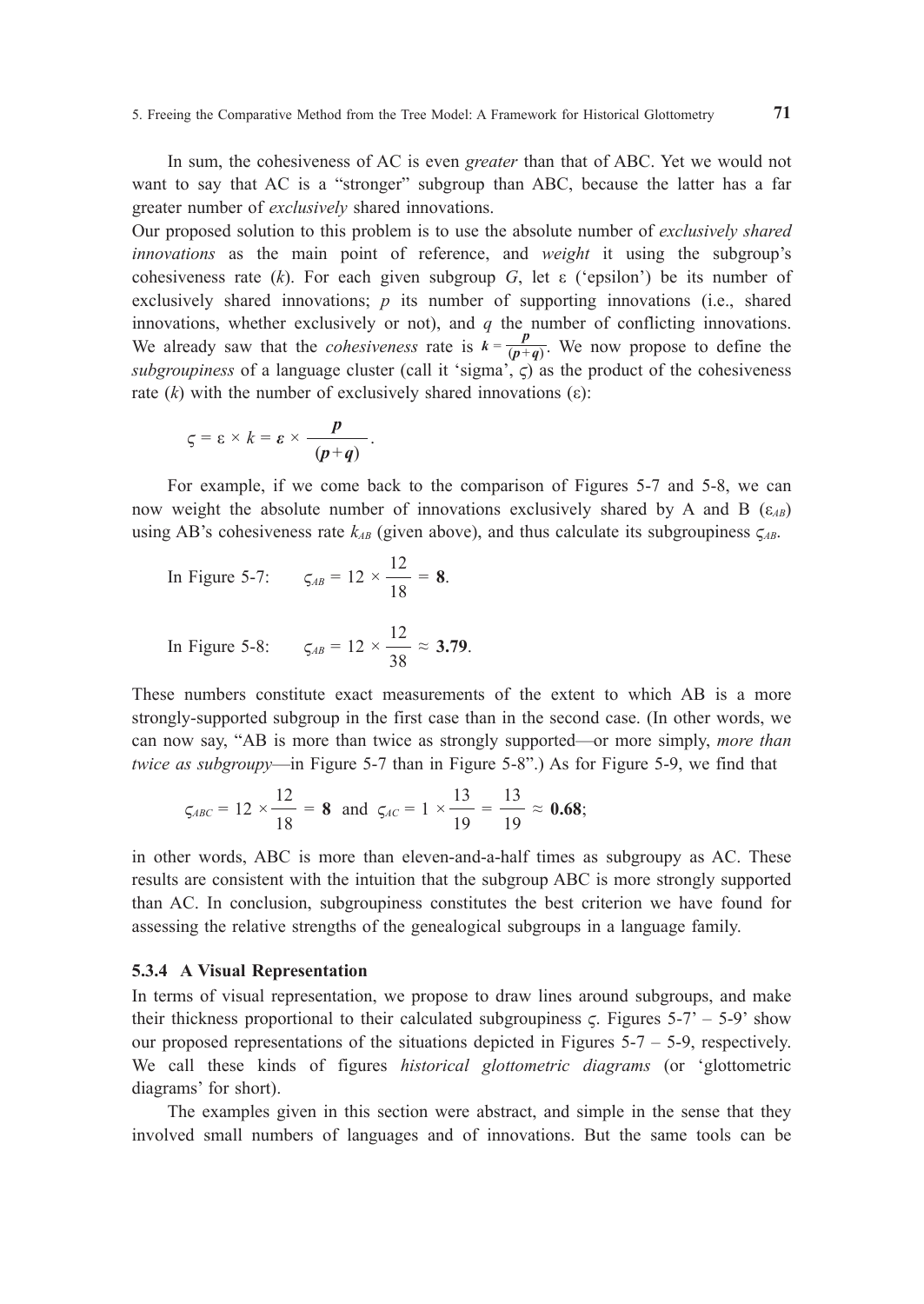

**Figure 5-7'** Illustration of subgroupiness-based isogloss thickness for the situation depicted in Figure 5-7. Subgroupiness rates:  $\zeta_{AB} = 8$ ;  $\zeta_{AC} = 0.89$ ;  $\zeta_{BC} = 0.22$ .



**Figure 5-8'** Illustration of subgroupiness-based isogloss thickness for the situation depicted in Figure 5-8. Subgroupiness rates: ϛ*AB*=3.79; ϛ*AC*=15.16; ϛ*BC*=0.11.



**Figure 5-9'** Illustration of subgroupiness-based isogloss thickness for the situation depicted in Figure 5-9. Subgroupiness rates: ϛ*ABC*=8; ϛ*AD*=0.84;  $\zeta_{AC}$ =0.68;  $\zeta_{CD}$ =0.21.

profitably applied to a much richer set of data. The next section will show precisely how Historical Glottometry can be applied to a real dataset involving 17 languages, and a total of 474 innovations.

# **5.4. A Case Study from North Vanuatu**

# **5.4.1 The Languages**

We can now illustrate Historical Glottometry using actual data from the languages of Vanuatu, an archipelago in the south Pacific (see Map 5-1).

 Vanuatu is home to 138 indigenous languages, all members of the Oceanic branch of the Austronesian language family (François et al. 2015). The evidence for Oceanic being a (classical, nearly 100% cohesive) subgroup of Austronesian is massive (Pawley and Ross 1995; Ross 1988). It is widely accepted that there was at some point a more or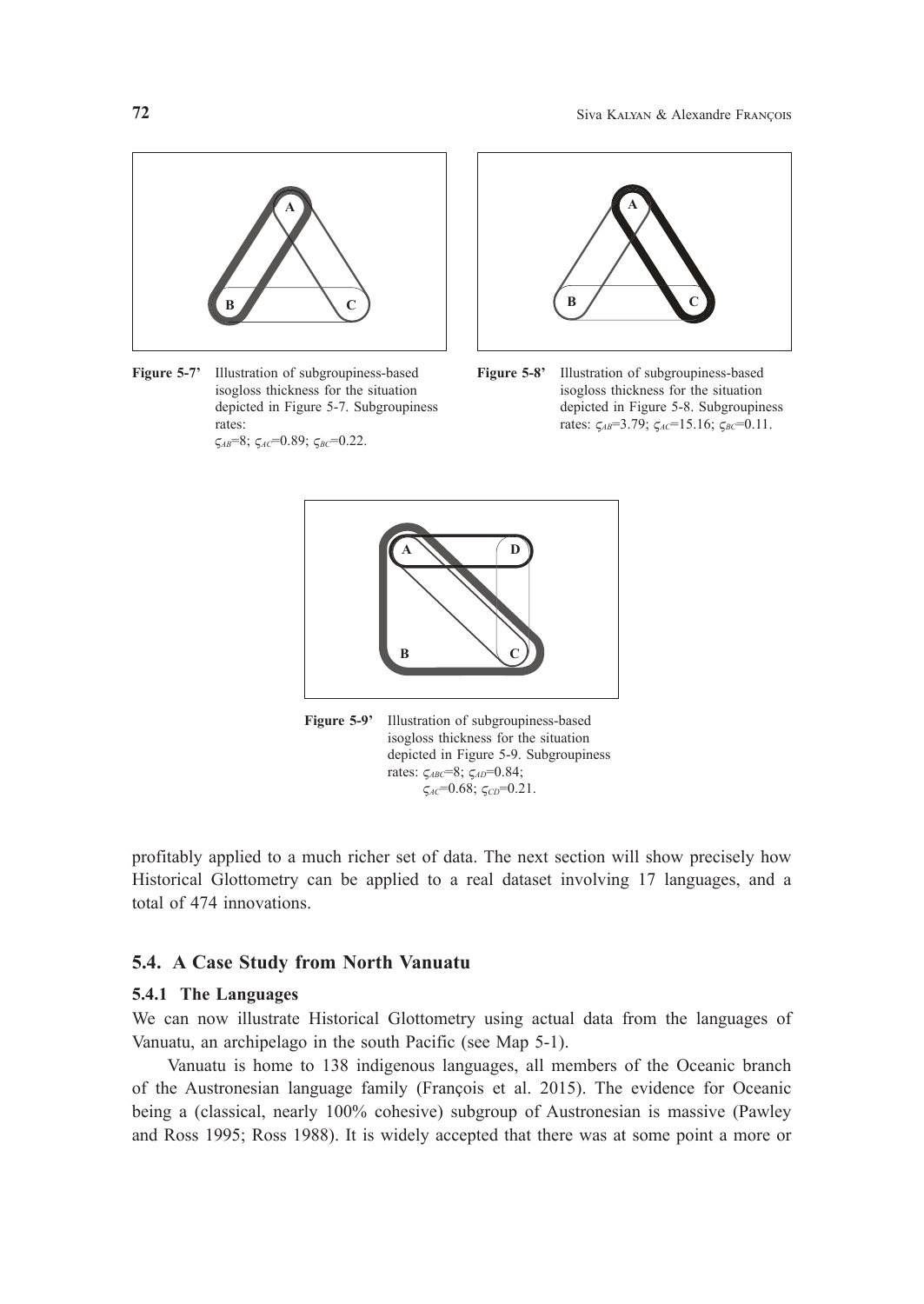

**Map 5-1** The archipelago of Vanuatu, in the South Pacific [François (2011a: 181)]

less homogeneous Proto-Oceanic language spoken throughout most of the south Pacific (Pawley and Green 1984; Pawley 2008, 2010), which gradually fragmented into dialects and then independent languages—following a scenario quite similar to the history of the Romance languages. Over the decades, there have been many attempts to fit the modern-day languages of Vanuatu into a tree model. Clark (2009: 49) lists as many as nine conflicting subgrouping hypotheses, none of which has reached consensus. This tends to confirm our hypothesis that the genealogical relations among Vanuatu languages cannot be rendered by a tree: they constitute a *linkage*, i.e., a group of modern languages which emerged through the *in-situ* diversification of an earlier dialect network (Tryon 1996; François 2011a, 2011b, 2016; François et al. 2015).

We will be focusing on the two northernmost island groups of the Vanuatu archipelago, the Torres and Banks Islands. The second author (François) has been conducting fieldwork there since 1997, and has collected extensive data on the 17 languages still spoken in this small area, many of which are endangered (see François 2012). The names of these languages are given on Map 5-2, together with three-letter abbreviations and numbers of speakers.

### **5.4.2 Intersecting Isoglosses in North Vanuatu**

The communalects (to use a term that is neutral between "language" and "dialect") of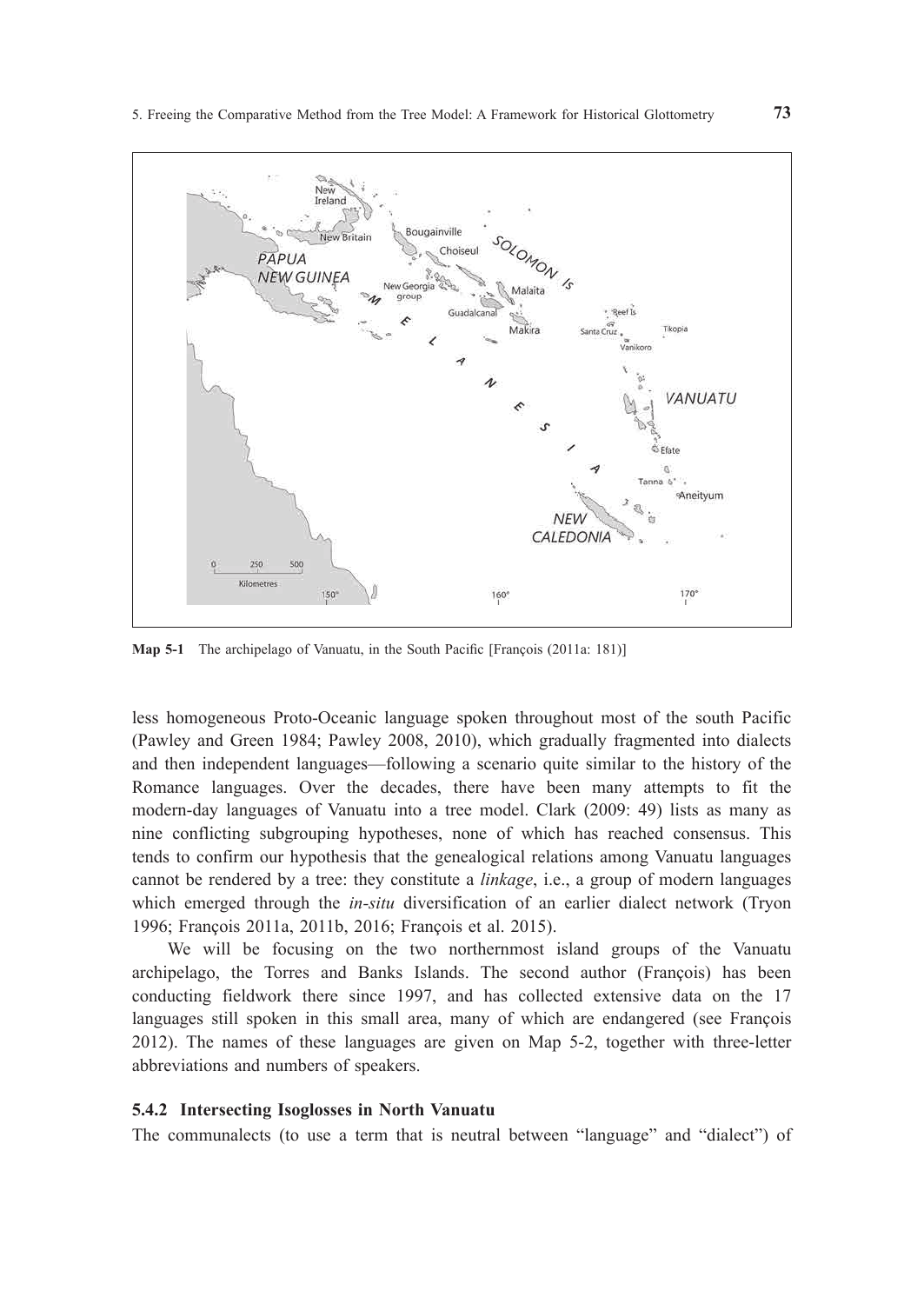

**Map 5-2** The 17 languages of the Torres and Banks Islands, in northern Vanuatu [François (2011a: 181)]

northern Vanuatu have now lost mutual intelligibility, and constitute distinct languages. The Comparative Method makes it possible to unravel the various linguistic changes that took place since the time of earlier linguistic unity, and brought about the present linguistic diversity (François 2005; 2011a; 2011b; 2016). Even though some changes affected a single communalect in isolation, the most typical case was for a given innovation to emerge in some location, and diffuse via social interaction from one dialect to its neighbors, until it settled down to a certain portion of the dialect network. Some isoglosses encompassed the entire area, while others only targeted a set of four or five villages. And of course, in a manner similar to Romance dialects, what we see is that the isoglosses defined by the various innovations cross-cut each other.

The innovations under discussion here are of various kinds (François 2011a: 192–211). They include regular phonological change; irregular sound change (which affects one or a few words rather than applying across the lexicon); morphological change; syntactic change; and lexical replacement. Map 5-3 shows a selection of isoglosses for the following five innovations:

| a) Regular sound change:   | * $r >  i $                            |
|----------------------------|----------------------------------------|
| b) Irregular sound change: | *malate $\rightarrow$ *malete 'broken' |
| c) Irregular sound change: | *2anaRi $\rightarrow$ *2anai 'almond'  |
| d) Morphological change:   | metathesis in trial pronouns           |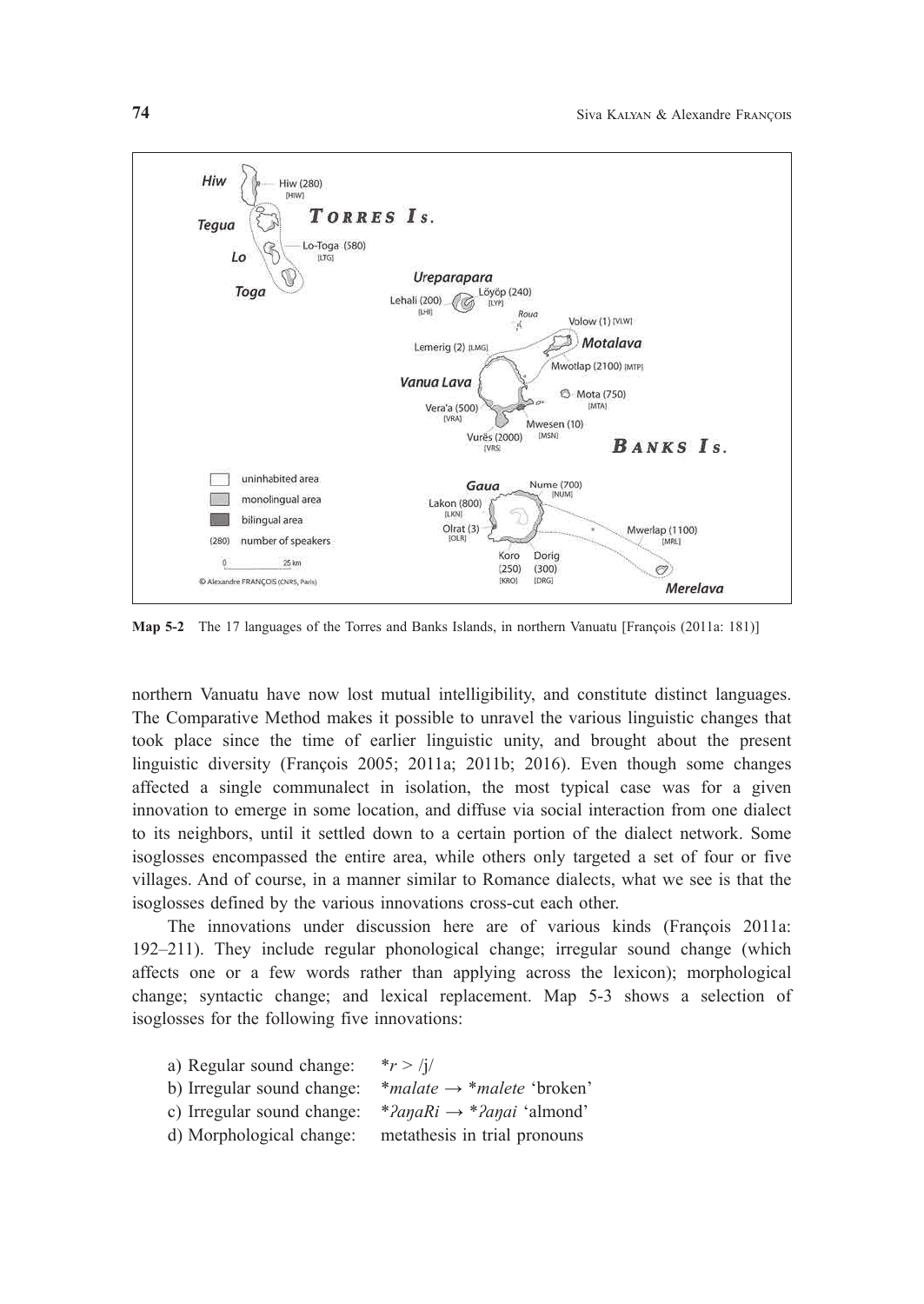

**Map 5-3** Five isoglosses in the Torres–Banks Islands

 $(Plural+three \rightarrow three+Plural)$ e) Morphological change: \**toɣa* 'stay' → Prohibitive

Map 5-3 makes it clear that isoglosses in the Torres and Banks languages—like those in the Romance family—constantly intersect.10) There is no way in which the genealogical relations among these languages could be represented by a tree. François (2004) was an attempt to do precisely this; while a tentative tree was indeed proposed, the number of issues raised (conflicting evidence, intersecting isoglosses, the need to constantly resort to *ad hoc* hypotheses to preserve the tree structure) was a preliminary sign of the inadequacy of the cladistic approach in this part of the world.

What we need here, then, is a Historical Glottometry approach, which will tell us, amongst the 131,070 ( $=2^{17}-2$ ) potential groupings involving these languages, which ones actually exist, and which ones constitute the strongest subgroups. That these subgroups will probably intersect is to be expected, and is no longer a problem: as we have argued, there is good reason to believe that this is the default situation in most language families.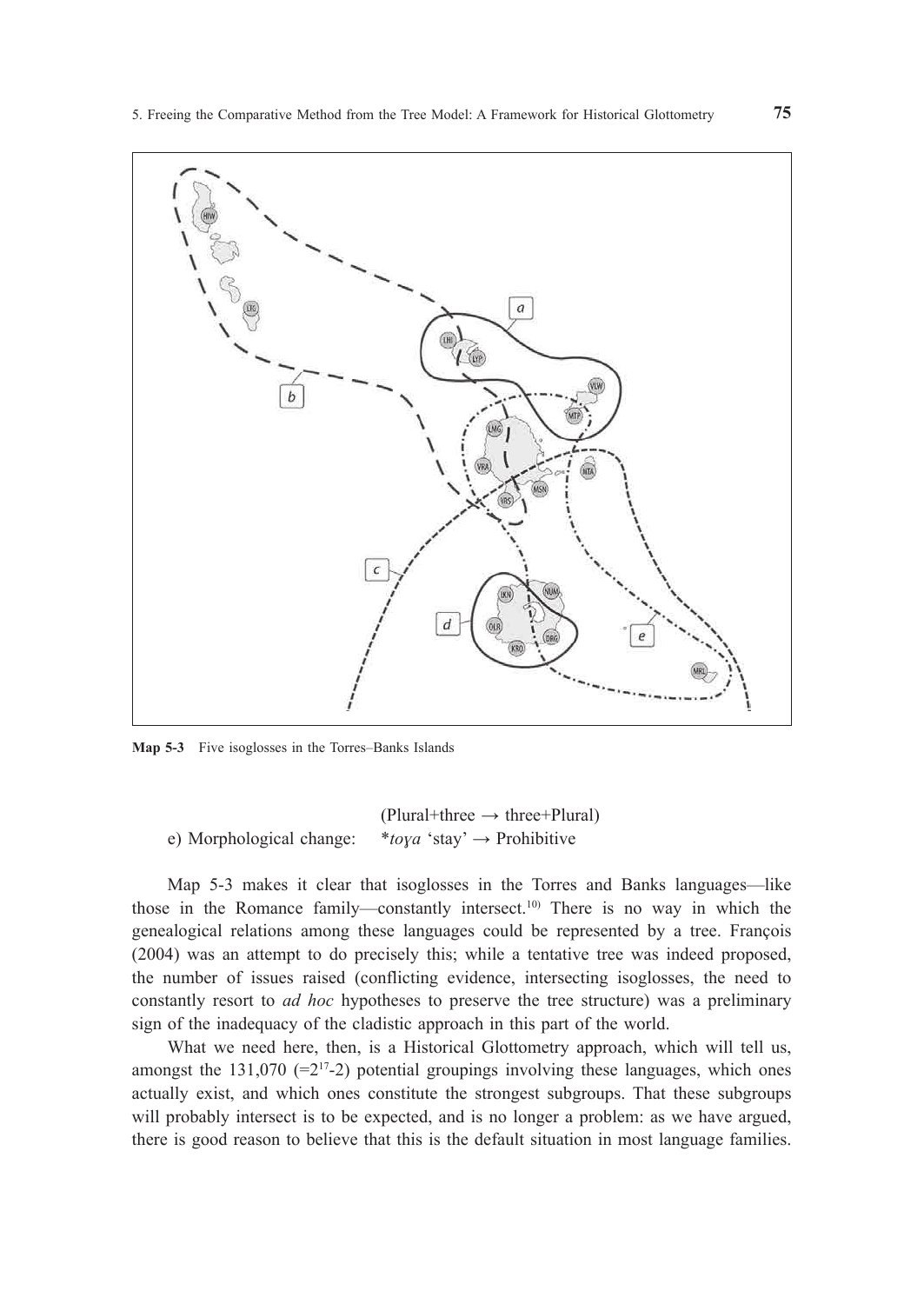What we need is simply to go beyond the observation of individual isoglosses as in Map 5-3, and to be able to base our calculations on a rich database.

### **5.4.3 Identifying Innovations**

# **5.4.3.1 Applying the Comparative Method**

Our dataset consists of a table of 474 separate innovations which A. François identified in these 17 languages. For each linguistic feature considered, systematic comparison was conducted among languages of the sample as well as with other Oceanic languages, following principles of the Comparative Method, to establish the ancestral state of each property in the languages' shared ancestor (Proto-Oceanic, or a close variant thereof) as well as the direction of change.

Some cases make it relatively easy to determine what the innovation was. For example, consider the words for 'almond': whereas the eight languages to the north reflect the proto-form \*ʔaŋaRi (e.g., Vera'a *ŋar*), the languages further south reflect a form \* $\hat{i}$ anai (e.g., Vurës  $n\hat{\epsilon}$ ). The latter protoform shows the irregular loss of \*R, a frequent yet lexically-specific sound change in the area (François 2011b). It is clearly an innovative form, whose distribution in the Banks Islands is represented by isogloss (c) in Map 5-3.

In other cases, identifying the innovation requires more reflection. For example, most of the northern Vanuatu languages have an adjective meaning 'broken', with forms that are cognate with each other:

(1) 'broken': Hiw *mɪjɪt*; ltg *məlit*; lHi *mɛlɛt*; lyp *malat*; Vlw *malat*; mtp *malat*; lmg *mɛlɛʔ*; Vra *mɪlɪʔ*; Vrs *mɪlɪt*; msn *malat*; mta *malate*; num *malat*; drg  $m$ *lat*; MRL *mɛlɛt*.

One can show that these modern forms go back to two distinct proto-forms: \*malate and \*malete. This conclusion is based on our knowledge of regular sound changes in this area, established using the Comparative Method (François 2005). This allows us to discern even those cases where two cross-linguistic homophones derive from different etyma: for example, while Lehali /mɛlɛt/ necessarily reflects \*mal**e**te, the same surface form /mɛlɛt/ in Mwerlap is a regular reflex of \*mal**a**te, because a stressed /a/ followed by an unstressed /e/ in the next syllable regularly underwent umlaut in this language (\*aCe > / $\varepsilon$ C/). Knowledge of each language's phonological history likewise enables us to link each modern form in (1) to one, and only one, of the two proto-forms—either \*malate or \*malete. The next, crucial step consists in determining which of these two is conservative, and which one is innovative. External evidence is indispensable here, and shows that other Oceanic languages outside the Torres–Banks area point to the form with  $\alpha/2$ : e.g., Araki /nalare/ 'broken' < \*malate (François 2002: 270). In sum, the innovation we are concerned with here is a lexically-specific, irregular sound change whereby \**malate* became \**malete*, and not the other way around. The languages that participated in this particular innovation are: Hiw, Lo-Toga, Lehali, Lemerig, Vera'a and Vurës. This innovation is represented with isogloss (b) in Map 5-3.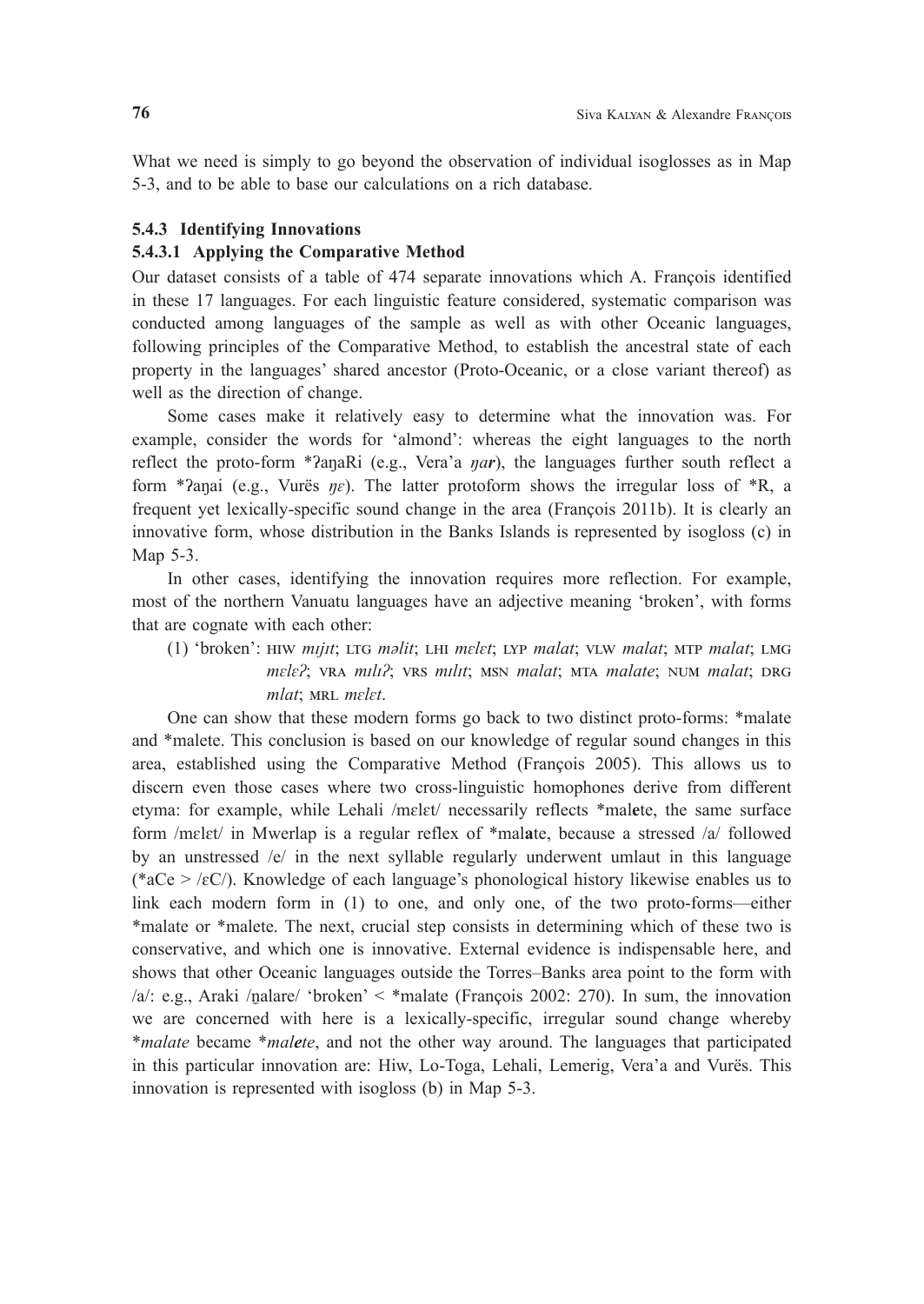#### **5.4.3.2 Creating the Dataset**

The sort of reasoning illustrated above, which follows a rigorous application of the Comparative Method, was used to identify all 474 innovations. The distribution of innovations into various types is presented in Table 5-1.

Among these types of changes, we consider irregular sound change and morphological change to be the most diagnostic of historical relatedness (following Greenberg 1957: 51; Ross 1988: 12), because they are least likely to be independently innovated. Lexical material is often excluded from subgrouping studies under the assumption that it is easily borrowable; to avoid this (perceived) problem, we have included here only those lexical replacements which can be shown to predate events of (regular or irregular) sound change.<sup>11)</sup>

Figure 5-10 shows what the final database looks like. The 17 languages are sorted from north-west to south-east; each row corresponds to one innovation, and indicates whether there is positive evidence that a language participated (1) or did not participate (0) in that innovation. An empty box  $(-)$  was used when the data is inconclusive, non-applicable, or simply lacking. Altogether, the database contains 2728 positive ('1'), 5040 negative  $(0)$  and 290 agnostic  $(-)$  data points.

Note that each pattern of 1s and 0s corresponds to a diffusion area, and would be represented with an isogloss. We will now illustrate the application of Historical Glottometry to this database, following the methods explained in the previous section.

### **5.4.4 The Results**

# **5.4.4.1 Numerical Results**

The first thing we can do with this dataset is to measure cohesiveness for clusters of two languages. This measure of "pairwise cohesiveness",<sup>12)</sup> applied to all pairs of languages (172 =289), yields the results in Table 5-2.

The figures of 100% in the diagonal simply say, as it were, that a language always subgroups perfectly with itself; these can thus be disregarded. More instructive is the observation that the cohesiveness *k* of language pairs tends to vary a lot, but with the highest figure being only 92%. The colored (yellow and orange) cells indicate rates of 50% and above, i.e., pairs with relatively high cohesiveness.

To illustrate the proper interpretation of the table, the figure of 92%, between Volow

| NATURE OF CHANGE       | <b>NUMBER</b> | <b>PROPORTION</b> |
|------------------------|---------------|-------------------|
| Regular sound change   | 21            | $4\%$             |
| Irregular sound change | 116           | 25%               |
| Morphological change   | 91            | 19%               |
| Syntactic change       | 10            | $2\%$             |
| Lexical replacement    | 236           | 50%               |
| Total                  | 474           | $100\%$           |

**Table 5-1** Typology of innovations represented in our North Vanuatu database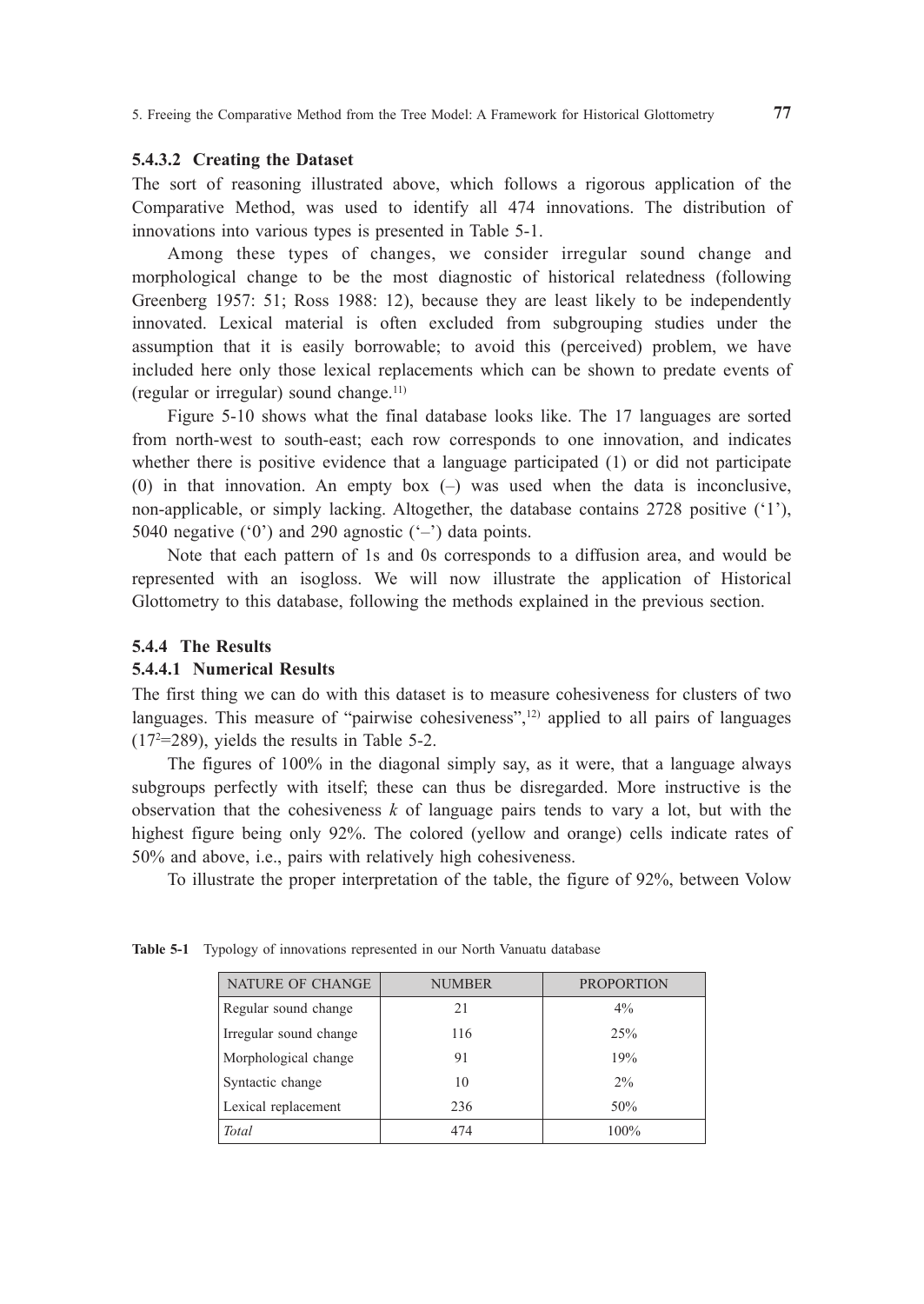| $\frac{6}{1}$<br>$\overline{12}$<br>$\mathbf{10}$<br>$\mathbf{r}$<br>Ļ<br>n<br>ю<br>Ю<br>$\infty$<br>3<br>$\overline{\mathbf{c}}$<br>3<br>$\begin{array}{c} \rule{0pt}{2.5ex} \rule{0pt}{2.5ex} \rule{0pt}{2.5ex} \rule{0pt}{2.5ex} \rule{0pt}{2.5ex} \rule{0pt}{2.5ex} \rule{0pt}{2.5ex} \rule{0pt}{2.5ex} \rule{0pt}{2.5ex} \rule{0pt}{2.5ex} \rule{0pt}{2.5ex} \rule{0pt}{2.5ex} \rule{0pt}{2.5ex} \rule{0pt}{2.5ex} \rule{0pt}{2.5ex} \rule{0pt}{2.5ex} \rule{0pt}{2.5ex} \rule{0pt}{2.5ex} \rule{0pt}{2.5ex} \rule{0$<br>$\circ$<br>$\circ$<br>$\circ$<br>$\circ$<br>$\circ$<br>$\circ$<br>$\circ$<br>$\circ$<br>$\circ$<br>$\circ$<br>I<br>$\circ$<br>$\circ$<br>$\circ$<br>$\circ$<br>$\circ$<br>$\circ$<br>$\circ$<br>$\vert$<br>$\circ$<br>$\circ$<br>$\circ$<br>I<br>$\circ$<br>$\circ$<br>$\blacksquare$<br>$\circ$<br>$\circ$<br>I<br>I<br>$\circ$<br>$\circ$<br>$\circ$<br>$\circ$<br>$\circ$<br>$\overline{\phantom{0}}$<br>$\circ$<br>$\circ$<br>I<br>$\circ$<br>$\circ$<br>$\circ$<br>$\circ$<br>$\circ$<br>$\circ$<br>$\circ$<br>$\circ$<br>$\circ$<br>$\circ$<br>$\circ$<br>$\circ$<br>$\circ$<br>$\circ$<br>$\circ$<br>$\circ$<br>$\circ$<br>$\circ$<br>$\circ$<br>$\circ$<br>$\mid$<br>$\circ$<br>I<br>$\circ$<br>$\circ$<br>$\circ$<br>$\circ$<br>$\circ$<br>$\circ$<br>$\circ$<br>$\circ$<br>$\begin{array}{c} \rule{0pt}{2.5ex} \rule{0pt}{2.5ex} \rule{0pt}{2.5ex} \rule{0pt}{2.5ex} \rule{0pt}{2.5ex} \rule{0pt}{2.5ex} \rule{0pt}{2.5ex} \rule{0pt}{2.5ex} \rule{0pt}{2.5ex} \rule{0pt}{2.5ex} \rule{0pt}{2.5ex} \rule{0pt}{2.5ex} \rule{0pt}{2.5ex} \rule{0pt}{2.5ex} \rule{0pt}{2.5ex} \rule{0pt}{2.5ex} \rule{0pt}{2.5ex} \rule{0pt}{2.5ex} \rule{0pt}{2.5ex} \rule{0$<br>$\circ$<br>$\circ$<br>$\circ$<br>$\circ$<br>$\circ$<br>$\circ$<br>$\circ$<br>$\circ$<br>$\circ$<br>⊣<br>$\circ$<br>$\circ$<br>$\circ$<br>$\circ$<br>$\circ$<br>$\circ$<br>$\circ$<br>$\circ$<br>$\mid$<br>$\circ$<br>$\circ$<br>$\circ$<br>$\circ$<br>$\circ$<br>$\circ$<br>$\circ$<br>$\circ$<br>$\begin{array}{c} \rule{0pt}{2.5ex} \rule{0pt}{2.5ex} \rule{0pt}{2.5ex} \rule{0pt}{2.5ex} \rule{0pt}{2.5ex} \rule{0pt}{2.5ex} \rule{0pt}{2.5ex} \rule{0pt}{2.5ex} \rule{0pt}{2.5ex} \rule{0pt}{2.5ex} \rule{0pt}{2.5ex} \rule{0pt}{2.5ex} \rule{0pt}{2.5ex} \rule{0pt}{2.5ex} \rule{0pt}{2.5ex} \rule{0pt}{2.5ex} \rule{0pt}{2.5ex} \rule{0pt}{2.5ex} \rule{0pt}{2.5ex} \rule{0$<br>$\begin{array}{c} \rule{0pt}{2.5ex} \rule{0pt}{2.5ex} \rule{0pt}{2.5ex} \rule{0pt}{2.5ex} \rule{0pt}{2.5ex} \rule{0pt}{2.5ex} \rule{0pt}{2.5ex} \rule{0pt}{2.5ex} \rule{0pt}{2.5ex} \rule{0pt}{2.5ex} \rule{0pt}{2.5ex} \rule{0pt}{2.5ex} \rule{0pt}{2.5ex} \rule{0pt}{2.5ex} \rule{0pt}{2.5ex} \rule{0pt}{2.5ex} \rule{0pt}{2.5ex} \rule{0pt}{2.5ex} \rule{0pt}{2.5ex} \rule{0$<br>$\circ$<br>$\circ$<br>$\circ$<br>$\circ$<br>$\circ$<br>$\circ$<br>$\circ$<br>$\begin{array}{c} \rule{0pt}{2.5ex} \rule{0pt}{2.5ex} \rule{0pt}{2.5ex} \rule{0pt}{2.5ex} \rule{0pt}{2.5ex} \rule{0pt}{2.5ex} \rule{0pt}{2.5ex} \rule{0pt}{2.5ex} \rule{0pt}{2.5ex} \rule{0pt}{2.5ex} \rule{0pt}{2.5ex} \rule{0pt}{2.5ex} \rule{0pt}{2.5ex} \rule{0pt}{2.5ex} \rule{0pt}{2.5ex} \rule{0pt}{2.5ex} \rule{0pt}{2.5ex} \rule{0pt}{2.5ex} \rule{0pt}{2.5ex} \rule{0$<br>$\circ$<br>$\circ$<br>$\circ$<br>$\circ$<br>$\circ$<br>$\circ$<br>$\circ$<br>$\circ$<br>$\circ$<br>$\circ$<br>$\circ$<br>$\circ$<br>$\circ$<br>$\circ$<br>$\circ$<br>$\circ$<br>$\circ$<br>$\circ$ | $\circ$                         |         | $\circ$ | $\circ$ | $\circ$ | $\circ$ | $\circ$ | $\circ$ | $\circ$ | $\circ$ | $\circ$ | $\circ$ |  |  |  | ৽ |
|------------------------------------------------------------------------------------------------------------------------------------------------------------------------------------------------------------------------------------------------------------------------------------------------------------------------------------------------------------------------------------------------------------------------------------------------------------------------------------------------------------------------------------------------------------------------------------------------------------------------------------------------------------------------------------------------------------------------------------------------------------------------------------------------------------------------------------------------------------------------------------------------------------------------------------------------------------------------------------------------------------------------------------------------------------------------------------------------------------------------------------------------------------------------------------------------------------------------------------------------------------------------------------------------------------------------------------------------------------------------------------------------------------------------------------------------------------------------------------------------------------------------------------------------------------------------------------------------------------------------------------------------------------------------------------------------------------------------------------------------------------------------------------------------------------------------------------------------------------------------------------------------------------------------------------------------------------------------------------------------------------------------------------------------------------------------------------------------------------------------------------------------------------------------------------------------------------------------------------------------------------------------------------------------------------------------------------------------------------------------------------------------------------------------------------------------------------------------------------------------------------------------------------------------------------------------------------------------------------------------------------------------------------------------------------------------------------------------------------------------------------------------------------------------------------------------------------------------------------------------------------------------------------------------------------------------------------------------------------------------------------------------------------------------------------------------------------------------------------------------------------------------------------------------------------------------------------------------------------------------------------------------------------------------------------------------------------------------------------------------------------------------------------------------------------------------------|---------------------------------|---------|---------|---------|---------|---------|---------|---------|---------|---------|---------|---------|--|--|--|---|
| $\circ$<br>$\circ$<br>$\circ$<br>$\circ$<br>$\circ$<br>$\circ$<br>$\circ$<br>$\circ$<br>$\circ$<br>*yidarua → *darua<br>*yidarua → *yidua<br>*yaβiri → *βayiri<br>*garu<br>$\mathrm{sh}^{\mathrm{in}^{\mathrm{in}}}$ $\approx$ $\mathrm{sh}^{\mathrm{in}}$ $\mathrm{sh}^{\mathrm{in}}$                                                                                                                                                                                                                                                                                                                                                                                                                                                                                                                                                                                                                                                                                                                                                                                                                                                                                                                                                                                                                                                                                                                                                                                                                                                                                                                                                                                                                                                                                                                                                                                                                                                                                                                                                                                                                                                                                                                                                                                                                                                                                                                                                                                                                                                                                                                                                                                                                                                                                                                                                                                                                                                                                                                                                                                                                                                                                                                                                                                                                                                                                                                                                               | *yati<br>$a$ Rati $\rightarrow$ | $\circ$ |         |         |         |         |         |         |         |         |         |         |  |  |  |   |
|                                                                                                                                                                                                                                                                                                                                                                                                                                                                                                                                                                                                                                                                                                                                                                                                                                                                                                                                                                                                                                                                                                                                                                                                                                                                                                                                                                                                                                                                                                                                                                                                                                                                                                                                                                                                                                                                                                                                                                                                                                                                                                                                                                                                                                                                                                                                                                                                                                                                                                                                                                                                                                                                                                                                                                                                                                                                                                                                                                                                                                                                                                                                                                                                                                                                                                                                                                                                                                                      |                                 |         |         |         |         |         |         |         |         |         |         |         |  |  |  |   |
|                                                                                                                                                                                                                                                                                                                                                                                                                                                                                                                                                                                                                                                                                                                                                                                                                                                                                                                                                                                                                                                                                                                                                                                                                                                                                                                                                                                                                                                                                                                                                                                                                                                                                                                                                                                                                                                                                                                                                                                                                                                                                                                                                                                                                                                                                                                                                                                                                                                                                                                                                                                                                                                                                                                                                                                                                                                                                                                                                                                                                                                                                                                                                                                                                                                                                                                                                                                                                                                      |                                 |         |         |         |         |         |         |         |         |         |         |         |  |  |  |   |
|                                                                                                                                                                                                                                                                                                                                                                                                                                                                                                                                                                                                                                                                                                                                                                                                                                                                                                                                                                                                                                                                                                                                                                                                                                                                                                                                                                                                                                                                                                                                                                                                                                                                                                                                                                                                                                                                                                                                                                                                                                                                                                                                                                                                                                                                                                                                                                                                                                                                                                                                                                                                                                                                                                                                                                                                                                                                                                                                                                                                                                                                                                                                                                                                                                                                                                                                                                                                                                                      |                                 |         |         |         |         |         |         |         |         |         |         |         |  |  |  |   |
|                                                                                                                                                                                                                                                                                                                                                                                                                                                                                                                                                                                                                                                                                                                                                                                                                                                                                                                                                                                                                                                                                                                                                                                                                                                                                                                                                                                                                                                                                                                                                                                                                                                                                                                                                                                                                                                                                                                                                                                                                                                                                                                                                                                                                                                                                                                                                                                                                                                                                                                                                                                                                                                                                                                                                                                                                                                                                                                                                                                                                                                                                                                                                                                                                                                                                                                                                                                                                                                      |                                 |         |         |         |         |         |         |         |         |         |         |         |  |  |  |   |
|                                                                                                                                                                                                                                                                                                                                                                                                                                                                                                                                                                                                                                                                                                                                                                                                                                                                                                                                                                                                                                                                                                                                                                                                                                                                                                                                                                                                                                                                                                                                                                                                                                                                                                                                                                                                                                                                                                                                                                                                                                                                                                                                                                                                                                                                                                                                                                                                                                                                                                                                                                                                                                                                                                                                                                                                                                                                                                                                                                                                                                                                                                                                                                                                                                                                                                                                                                                                                                                      |                                 |         |         |         |         |         |         |         |         |         |         |         |  |  |  |   |
|                                                                                                                                                                                                                                                                                                                                                                                                                                                                                                                                                                                                                                                                                                                                                                                                                                                                                                                                                                                                                                                                                                                                                                                                                                                                                                                                                                                                                                                                                                                                                                                                                                                                                                                                                                                                                                                                                                                                                                                                                                                                                                                                                                                                                                                                                                                                                                                                                                                                                                                                                                                                                                                                                                                                                                                                                                                                                                                                                                                                                                                                                                                                                                                                                                                                                                                                                                                                                                                      |                                 |         |         |         |         |         |         |         |         |         |         |         |  |  |  |   |
|                                                                                                                                                                                                                                                                                                                                                                                                                                                                                                                                                                                                                                                                                                                                                                                                                                                                                                                                                                                                                                                                                                                                                                                                                                                                                                                                                                                                                                                                                                                                                                                                                                                                                                                                                                                                                                                                                                                                                                                                                                                                                                                                                                                                                                                                                                                                                                                                                                                                                                                                                                                                                                                                                                                                                                                                                                                                                                                                                                                                                                                                                                                                                                                                                                                                                                                                                                                                                                                      |                                 |         |         |         |         |         |         |         |         |         |         |         |  |  |  |   |
|                                                                                                                                                                                                                                                                                                                                                                                                                                                                                                                                                                                                                                                                                                                                                                                                                                                                                                                                                                                                                                                                                                                                                                                                                                                                                                                                                                                                                                                                                                                                                                                                                                                                                                                                                                                                                                                                                                                                                                                                                                                                                                                                                                                                                                                                                                                                                                                                                                                                                                                                                                                                                                                                                                                                                                                                                                                                                                                                                                                                                                                                                                                                                                                                                                                                                                                                                                                                                                                      |                                 |         |         |         |         |         |         |         |         |         |         |         |  |  |  |   |
|                                                                                                                                                                                                                                                                                                                                                                                                                                                                                                                                                                                                                                                                                                                                                                                                                                                                                                                                                                                                                                                                                                                                                                                                                                                                                                                                                                                                                                                                                                                                                                                                                                                                                                                                                                                                                                                                                                                                                                                                                                                                                                                                                                                                                                                                                                                                                                                                                                                                                                                                                                                                                                                                                                                                                                                                                                                                                                                                                                                                                                                                                                                                                                                                                                                                                                                                                                                                                                                      |                                 |         |         |         |         |         |         |         |         |         |         |         |  |  |  |   |
|                                                                                                                                                                                                                                                                                                                                                                                                                                                                                                                                                                                                                                                                                                                                                                                                                                                                                                                                                                                                                                                                                                                                                                                                                                                                                                                                                                                                                                                                                                                                                                                                                                                                                                                                                                                                                                                                                                                                                                                                                                                                                                                                                                                                                                                                                                                                                                                                                                                                                                                                                                                                                                                                                                                                                                                                                                                                                                                                                                                                                                                                                                                                                                                                                                                                                                                                                                                                                                                      |                                 |         |         |         |         |         |         |         |         |         |         |         |  |  |  |   |
|                                                                                                                                                                                                                                                                                                                                                                                                                                                                                                                                                                                                                                                                                                                                                                                                                                                                                                                                                                                                                                                                                                                                                                                                                                                                                                                                                                                                                                                                                                                                                                                                                                                                                                                                                                                                                                                                                                                                                                                                                                                                                                                                                                                                                                                                                                                                                                                                                                                                                                                                                                                                                                                                                                                                                                                                                                                                                                                                                                                                                                                                                                                                                                                                                                                                                                                                                                                                                                                      |                                 |         |         |         |         |         |         |         |         |         |         |         |  |  |  |   |
|                                                                                                                                                                                                                                                                                                                                                                                                                                                                                                                                                                                                                                                                                                                                                                                                                                                                                                                                                                                                                                                                                                                                                                                                                                                                                                                                                                                                                                                                                                                                                                                                                                                                                                                                                                                                                                                                                                                                                                                                                                                                                                                                                                                                                                                                                                                                                                                                                                                                                                                                                                                                                                                                                                                                                                                                                                                                                                                                                                                                                                                                                                                                                                                                                                                                                                                                                                                                                                                      |                                 |         |         |         |         |         |         |         |         |         |         |         |  |  |  |   |

| ì<br>֠                                                                                                                             |
|------------------------------------------------------------------------------------------------------------------------------------|
| Ï<br>l<br>j<br>l<br>I<br>֧֧֧֧֧֧֧֧ׅ֧֧֧֧֧֧֧֧֧֧֧֧֧֧֧֛֚֚֚֚֚֚֚֚֚֚֚֚֚֚֚֚֚֚֚֚֚֚֚֝֝֓֝֓֝֟֓֝֬֝֓֝֬֜֓֝֬֝֓֝֬֝֬֝֬֝֬֝֬֝֬֝֬֝֬֝֬֝֬֝֬<br>l<br>ļ<br>l |
| I<br>l                                                                                                                             |
|                                                                                                                                    |
| ֧֖֖֖֖֖֖֖֖֧ׅ֖֖֧ׅ֖֧֚֚֚֚֚֚֚֚֚֚֚֚֚֚֚֚֚֚֚֚֚֚֚֬֝֬֝֝֝<br>$\overline{a}$                                                                   |
| ֖֦֧֦֧֢ׅ֧֦֧֢ׅ֧֦֧֦֧֦֧֦֧֦֧֦֧֦֧֦֧֚֚֚֚֚֚֚֚֚֚֚֚֬                                                                                         |
|                                                                                                                                    |
| l<br>I                                                                                                                             |
|                                                                                                                                    |
|                                                                                                                                    |
| -------                                                                                                                            |
|                                                                                                                                    |
|                                                                                                                                    |
| l<br>í<br>í                                                                                                                        |
|                                                                                                                                    |
|                                                                                                                                    |
| I                                                                                                                                  |
| î<br>l<br>l                                                                                                                        |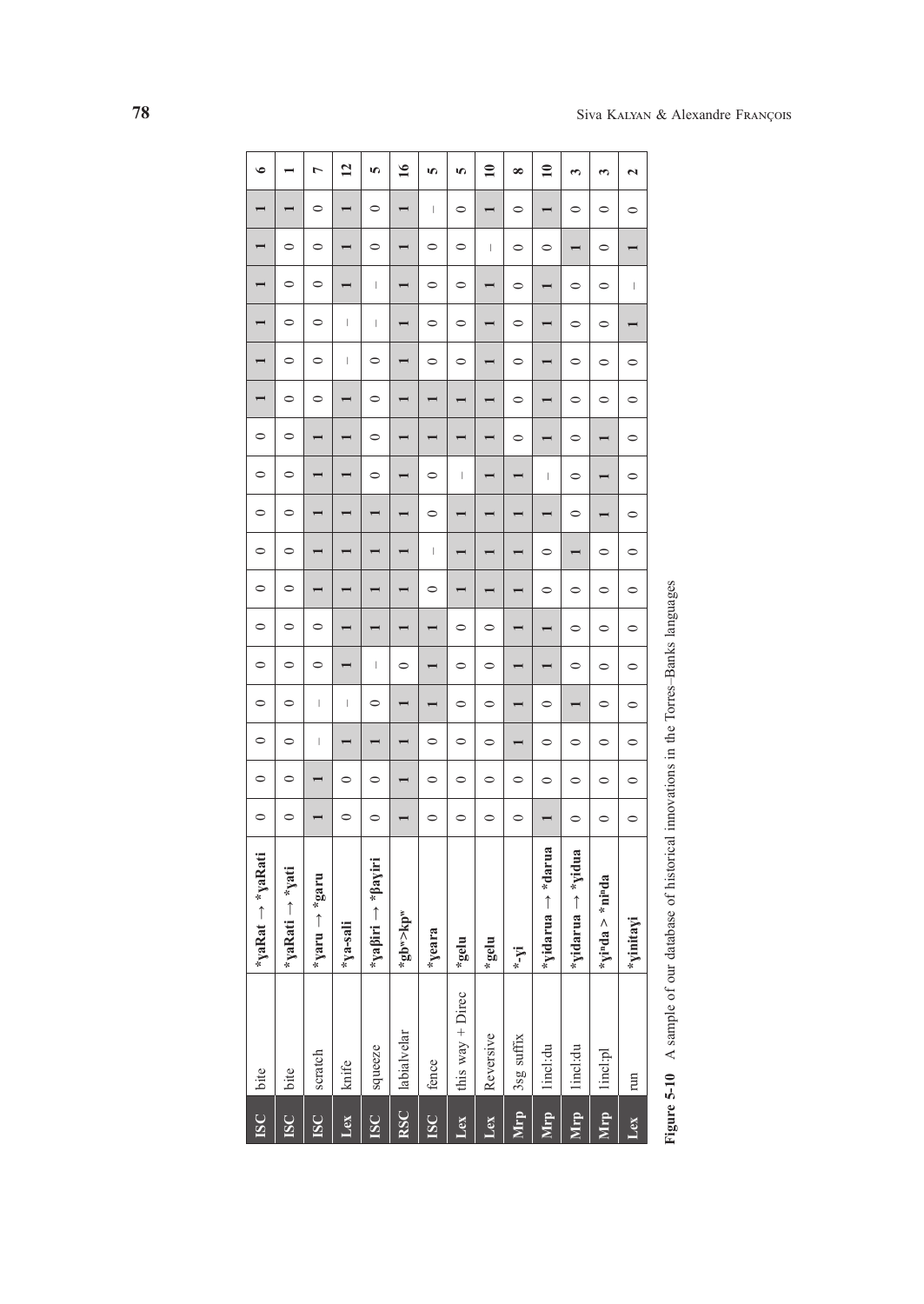| Table 5-2             |                 | Pairwise cohesiveness values (percentages) among the 17 Torres-Banks languages |                 |                 |                 |                 |                 |               |                 |               |                 |                |                 |                 |                 |                 |                 |
|-----------------------|-----------------|--------------------------------------------------------------------------------|-----------------|-----------------|-----------------|-----------------|-----------------|---------------|-----------------|---------------|-----------------|----------------|-----------------|-----------------|-----------------|-----------------|-----------------|
|                       | Hiw             | Lo-Toga                                                                        | Lehali          | Löyöp           | Volow           | Mwotlap         | Lemerig         | Vera'a        | Vurës           | Mwesen        | Mota            | Nume           | Dorig           | Koro            | Olrat           | Lakon           | Mwerlap         |
| $H\dot{m}$            | 100             | 83                                                                             | 38              | 28              | 26              | 25              | $\overline{24}$ | 22            | 18              | 18            | $\overline{19}$ | 14             | $\overline{14}$ | 16              | 16              | $\overline{14}$ | 15              |
| Lo-Toga               | 83              | 100                                                                            | $\frac{1}{4}$   | $30\,$          | 28              | 27              | 29              | 28            | $\overline{c}$  | 22            | $\overline{z}$  | 16             | $\overline{14}$ | 17              | $\overline{19}$ | 17              | 17              |
| Lehali                | 38              | $\frac{1}{4}$                                                                  | 100             | $\overline{7}$  | 63              | 58              | 53              | 45            | 33              | 33            | 34              | 22             | $\overline{0}$  | $\overline{c}$  | 24              | 22              | 24              |
| $L\ddot{o}y\ddot{o}p$ | 28              | 30                                                                             | $\overline{71}$ | 100             | 73              | $\overline{7}$  | 56              | 47            | 33              | 35            | 33              | $\overline{c}$ | $\overline{19}$ | $\overline{c}$  | 22              | 20              | 24              |
| <b>Volow</b>          | 26              | 28                                                                             | 63              | 73              | 100             | 92              | 51              | 42            | 32              | 33            | 36              | 23             | $\overline{c}$  | $\overline{21}$ | 22              | 20              | 26              |
| Mwotlap               | 25              | 27                                                                             | 58              | $\overline{71}$ | 92              | 100             | 50              | 42            | 32              | 34            | 35              | 23             | 20              | 20              | $\overline{c}$  | 20              | 26              |
| Lemerig               | $\overline{24}$ | $_{29}$                                                                        | 53              | 56              | 51              | 50              | 100             | 75            | 47              | 47            | $\pm$           | 25             | 22              | 22              | 25              | 23              | 26              |
| Vera'a                | 22              | 28                                                                             | 45              | 47              | 42              | 42              | 75              | 100           | 58              | 55            | $\frac{4}{4}$   | $30\,$         | 27              | 27              | 28              | 28              | $30\,$          |
| Vurës                 | $18\,$          | 20                                                                             | 33              | 33              | 32              | 32              | 47              | 58            | 100             | 85            | 60              | 45             | 39              | 34              | 34              | $\overline{31}$ | 38              |
| Mwesen                | $18\,$          | 22                                                                             | 33              | 35              | 33              | 34              | 47              | 55            | 85              | 100           | 61              | $\frac{4}{4}$  | 39              | 34              | 37              | 33              | $\overline{40}$ |
| Mota                  | 19              | $\overline{21}$                                                                | 34              | 33              | 36              | 35              | $\frac{4}{5}$   | $\frac{4}{4}$ | 60              | 61            | 100             | 58             | 45              | 38              | 57              | 34              | 52              |
| Nume                  | 14              | 16                                                                             | 22              | $\gtrsim$       | 23              | 23              | 25              | $30\,$        | 45              | $\frac{4}{3}$ | 58              | 100            | $\overline{7}$  | 57              | 50              | 46              | 65              |
| Dorig                 | 14              | 14                                                                             | $\overline{19}$ | $\overline{19}$ | 20              | 20              | 22              | 27            | 39              | 39            | 45              | $\overline{7}$ | 100             | 78              | 64              | 57              | 59              |
| Koro                  | 16              | 17                                                                             | $\overline{c}$  | $\Omega$        | $\overline{21}$ | $\overline{20}$ | 22              | 27            | 34              | 34            | 38              | 57             | 78              | 100             | 82              | 73              | 50              |
| Olrat                 | $\overline{16}$ | $\overline{19}$                                                                | 24              | 22              | 22              | $\overline{21}$ | 25              | 28            | 34              | 37            | 37              | $50\,$         | 64              | 82              | 100             | 89              | 47              |
| Lakon                 | $\overline{1}$  | 17                                                                             | 22              | 20              | 20              | 20              | 23              | 28            | $\overline{31}$ | 33            | 34              | 46             | 57              | 73              | 89              | 100             | $\frac{4}{4}$   |
| Mwerlap               | 15              | 17                                                                             | 24              | 24              | 26              | 26              | 26              | $30\,$        | $38$            | $\Theta$      | 52              | 65             | 59              | 50              | $47$            | $\frac{4}{3}$   | 100             |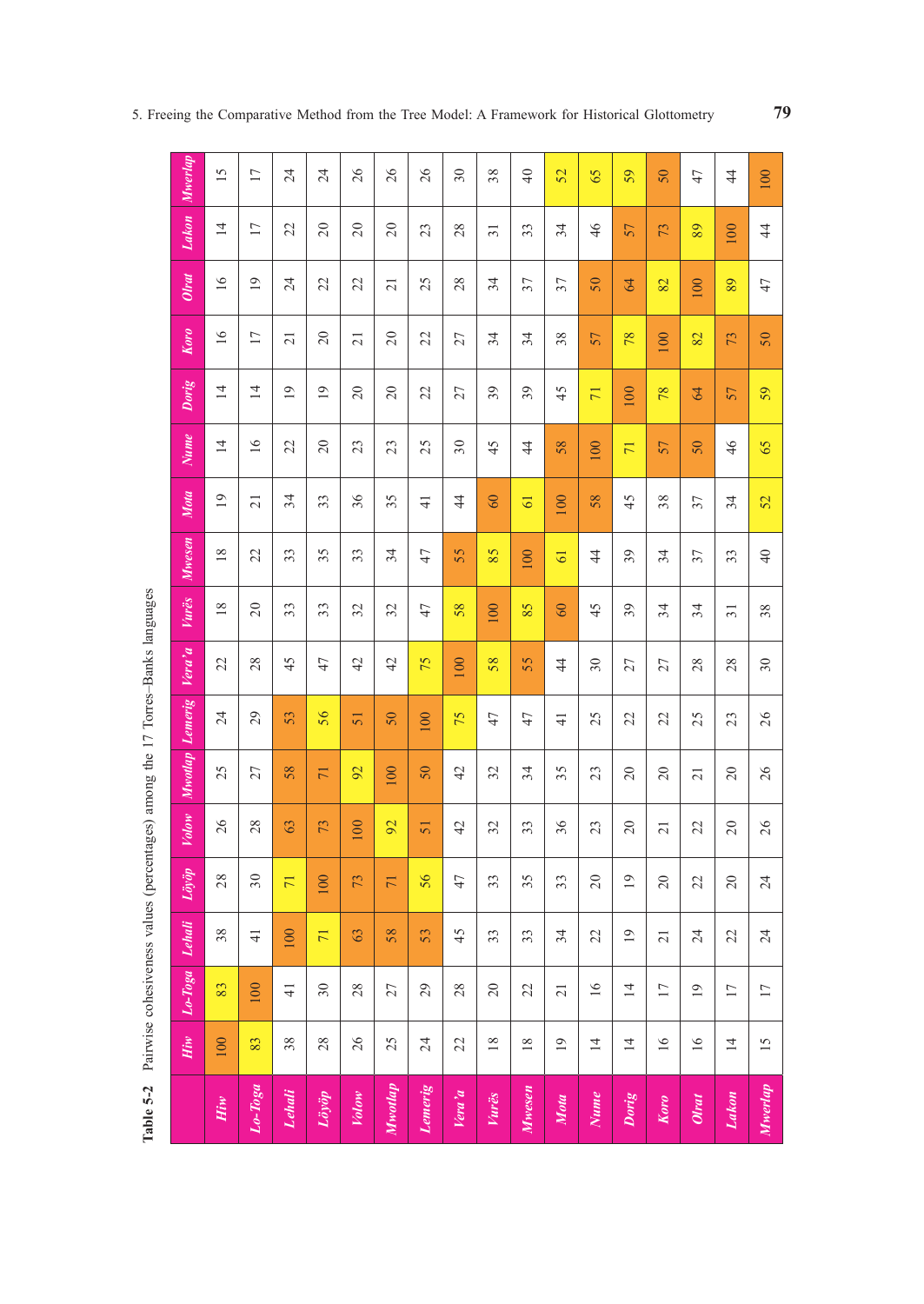and Mwotlap, indicates that when either of these languages underwent a change (together with some other language), it shared this change with the other member of the pair 92% of the time. Table 5-2 thus shows that languages share innovations with their immediate neighbours a lot of the time—yet they do so at varying rates.

These figures, incidentally, are a valuable result in themselves, as they provide an empirical measurement of how much two languages have evolved together throughout their history. For example, the fact that Lo-Toga (#2) and Lehali (#3) shared only 41% of their innovations together points to a rather strong social divide between the Torres islands on the one hand, and the Banks islands on the other hand: clearly, the Lo-Toga community has had much less social interaction with Lehali (*k*=41%) than with Hiw (*k*=83%). Likewise, it is instructive to observe that, even though the language Vurës is spoken only a couple of hours' walk geographically from Vera'a (see Map 5-2), the two languages share together no more than 58% of their innovations; the historical links were much stronger, on the one hand, between Vera'a and Lemerig (*k*=75%), and on the other hand, between Vurës and Mwesen (*k*=85%). Interestingly, these figures closely match the intuitive feel one gets when learning and comparing the languages of Vanua Lava, as well as the islanders' own impressions; except that the figures have the advantage of being precise, and directly comparable with one another.

In order to deserve the status of genealogical subgroup, a cluster of languages needs to be "attested" historically, i.e., have at least one exclusively shared innovation ( $\varepsilon \geq 1$ ). A subgroup uniting Volow and Löyöp, for example, would have high cohesiveness (73%) if it existed; but because no innovation happens to be shared exclusively by these two languages, they cannot count together as a subgroup. Pairings that are not supported by at least one isogloss appear here in orange. Conversely, the yellow cells in Table 5-2 correspond to those higher-cohesiveness pairings (*k*≥50%) which are actually attested as subgroups: e.g., Hiw-Lo-Toga with 83%, Lehali-Löyöp with 71%, etc.

We applied the same formula to calculate the cohesiveness (*k*) of all attested clusters of North Vanuatu, of any size. In total, the number of unique innovation-defined subgroups was 143. This figure includes the 15 pairs of languages shown in yellow in Table 5-2 above, but also clusters of various sizes, up to 15 members. The results, which cannot all be presented here for lack of space, were useful for the next stage: the calculation of subgroupiness values  $(\varsigma)$ .

### **5.4.4.2 A Glottometric Diagram**

We calculated the subgroupiness of all 143 attested language clusters, by applying the principles presented in §3 above. The 15 subgroups with the highest subgroupiness values are listed in Table 5-3.

In terms of visual representation, the abundance of subgroups of varying strengths made it necessary to represent only the strongest ones—we chose to show only those whose subgroupiness value is greater than or equal to 1 ( $\leq$ 21). This includes the 15 subgroups listed in Table 5-3, plus 17 others. We then represented each subgroup's strength by having line thickness proportional to its subgroupiness. In addition, the degree of redness (brightness value of the contour line) was made proportional to its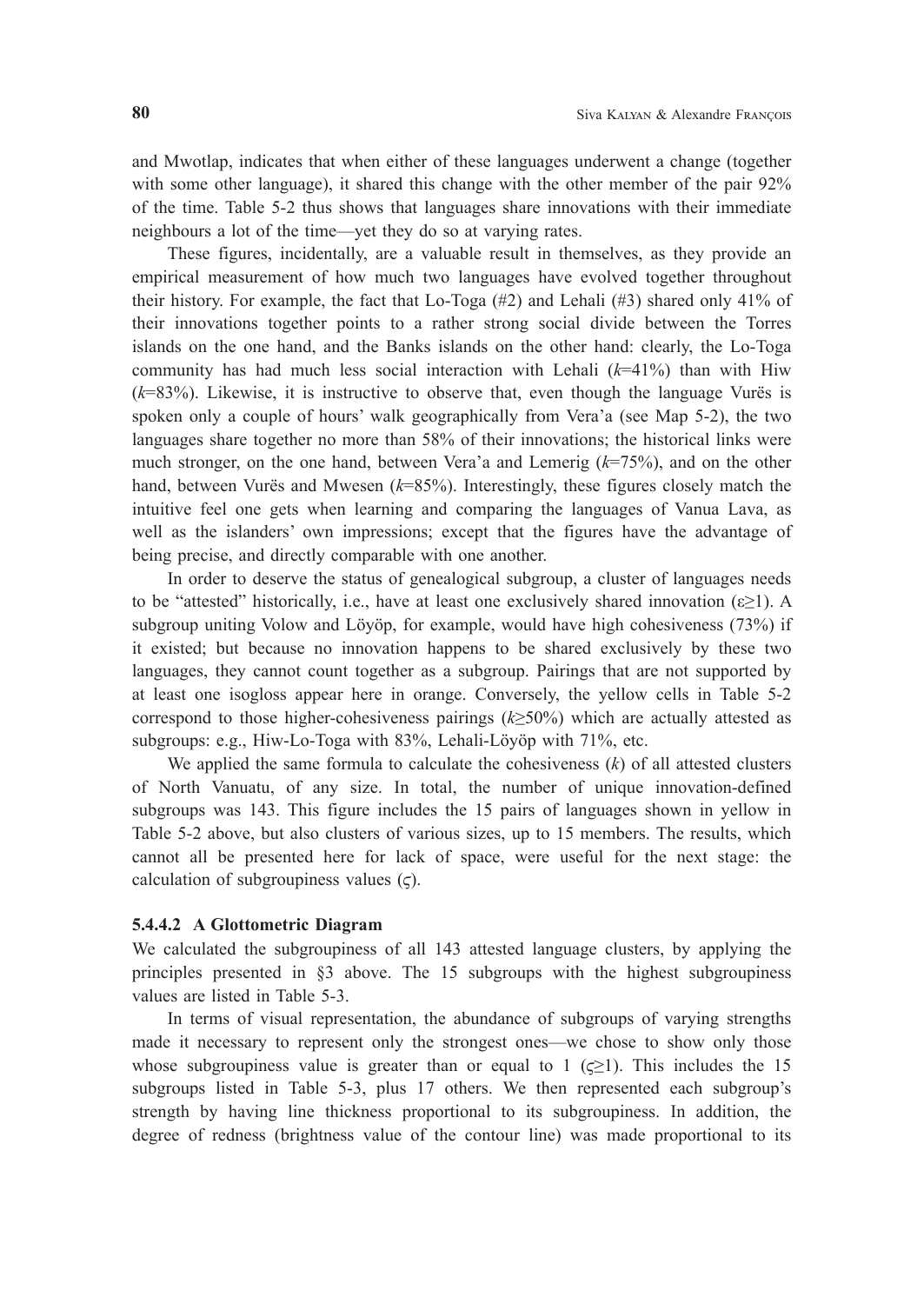| subgroups                                   | subgroupiness |
|---------------------------------------------|---------------|
| Volow-Mwotlap                               | 12.82         |
| Hiw-LoToga                                  | 12.45         |
| Vurës-Mwesen                                | 9.34          |
| Lemerig-Vera'a                              | 6.78          |
| Koro-Olrat-Lakon                            | 6.63          |
| Dorig-Koro-Olrat-Lakon                      | 6.01          |
| Olrat-Lakon                                 | 5.34          |
| Lehali-Löyöp-Mwotlap-Volow                  | 5.22          |
| 15 Banks languages (LHI $\rightarrow$ HLKN) | 3.92          |
| Dorig-Koro                                  | 3.90          |
| Löyöp-Volow-Mwotlap                         | 3.64          |
| Lehali–Löyöp                                | 3.53          |
| Hiw-LoToga-Lehali                           | 3.43          |
| southern Banks (Mwerlap + Gaua)             | 2.99          |
| Dorig-Mwerlap                               | 2.37          |

**Table 5-3** The 15 strongest subgroups in the Torres–Banks linkage

*cohesiveness*, with more cohesive subgroups appearing more intensely red. The final result was a comprehensive *glottometric diagram* of the whole region (Figure 5-11).

This result would warrant more commentary than is possible in this paper;<sup>13)</sup> we will stick to the essentials. First of all, the subgroupiness values, as well as the map derived from them, confirm the statement in §4.2, that the languages of northern Vanuatu form a *linkage* in which isoglosses, and hence subgroups, constantly intersect. Lehali (LHI), for example, subgroups both with the two Torres languages to its north  $(5-3.43)$  *and* with the other Banks languages to its south  $(5-3.92)$ . Similarly, Mota (MTA) forms the bridge, as it were, between a northern Banks subgroup (running from Lehali to Mota,  $\epsilon$ =1.03) and a distinct southern Banks subgroup (running from Mota to Lakon,  $\zeta$ =1.30). No family tree could ever account for this situation.

It is worthy of notice that the glottometric approach can *also* detect and represent those situations which are "tree-like": for example, Volow and Mwotlap form a subgroup clearly separated from Löyöp; Vurës and Mwesen also clearly belong together. But evidently, these tree-like patches are a rarity in a language network which is strongly non-tree-like.

Another important result is the observation that Torres–Banks languages generally pattern in a geographically coherent way: all languages adjacent on the glottometric diagram are also adjacent geographically (though not vice versa; see below). This is even true for the non-linear part of the map, involving the four languages Mota–Nume–Dorig– Mwerlap: all the language pairs attested there (MTA-MRL, NUM-MRL, NUM-DRG, MRL-DRG) correspond to adjacent languages on Map 5-2. It is impossible to capture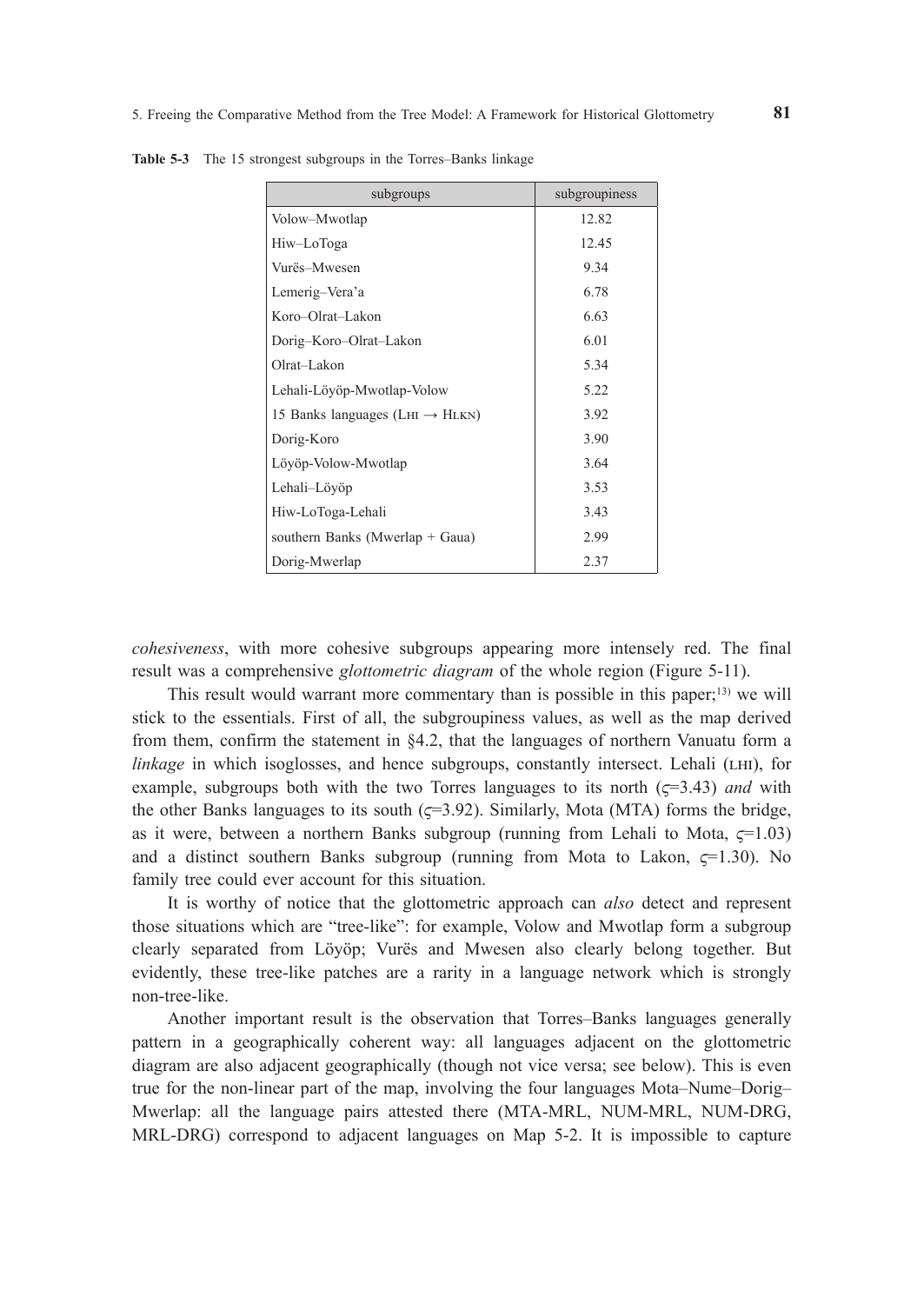

**Figure 5-11** A glottometric diagram of the Torres–Banks languages

such tight geographical organisation using a tree: any binary tree of 17 languages will allow 65,536  $(=2^{16})$  possible linear orderings of languages.

Expected though it may be, this consistency between language history and geography is a valuable result: for it shows that the languages' anchoring in space must have remained stable over the three millennia of their historical development, with limited inter-island migration (François 2011b: 181). Applying Glottometry to historically more turbulent families would make it possible to detect the genealogical relations that hold between languages *in spite* of their geographic locations, as accurately as the Comparative Method on which this method is based.

And indeed, a finer grain of observation reveals certain non-trivial patterns in our data that do more than just index geography. For example, even though Volow's location is closer to Mota than to Löyöp (Map 5-2), the position of the three languages in the diagram shows that Volow and Mota are genealogically quite remote (*k*=36%). Evidently, the ancient societies of Motalava and Mota islands had very few direct social interactions with each other, and much more with the other islands (Ureparapara, Vanua Lava) located to their west. Such a result illustrates the potential of the method to reconstruct the shape of past social networks.

# **5.5. Conclusion**

In conclusion, our newly proposed method of Historical Glottometry allows us to escape the false dichotomies of the tree model by allowing us to posit intersecting subgroups, and to quantify the *strength* of the genealogical evidence in favour of each language cluster.

If we were to use a tree to represent our data, we would certainly be able to capture certain salient organising features, e.g., the split between the two Torres languages (Hiw and Lo-Toga) and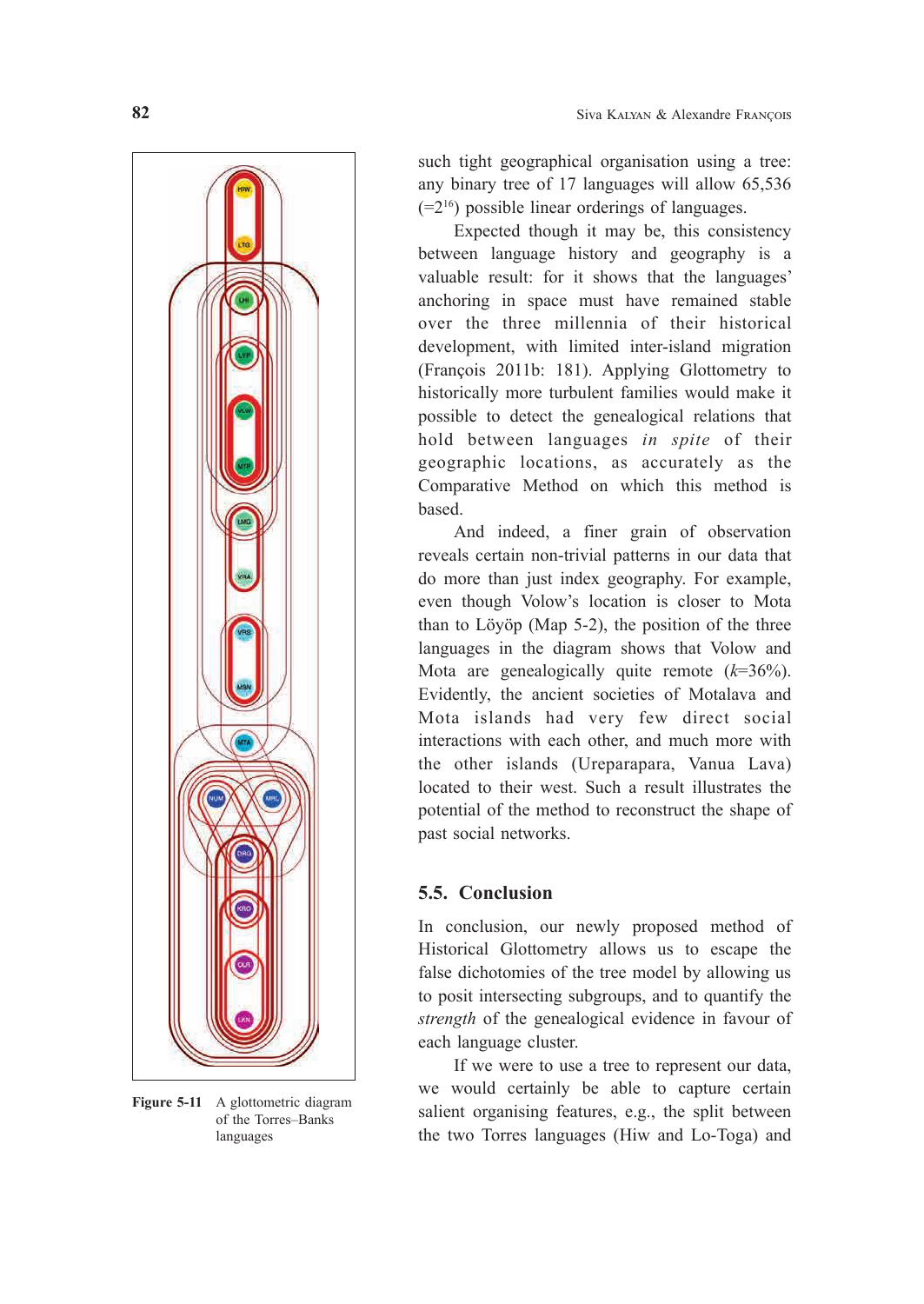all the languages to the south. But a tree would only be able to provide a very distorted picture of the social history of the region—as an orderly sequence of migrations with loss of contact—while the story told by the data (made visible to us by the glottometric diagram) is a much richer and more varied narrative of social interaction in which languages converge as much as they diverge. Far from the approximations imposed by the assumptions of the tree model, we hope to have shown the way towards a more accurate and realistic representation, which stays true to the most valuable insights of the Comparative Method.

### **Notes**

- 1) The authors are grateful to Malcolm Ross, Mark Donohue and Martine Mazaudon for their comments on an earlier draft of this paper. They would also like to thank the participants of the symposium *Let's Talk about Trees* for their valuable questions and feedback. This work is part of the ANR "Labex" program *Empirical Foundations of Linguistics* – and of its axis *Typology and dynamics of linguistic systems*. Unless otherwise stated, all tables, figures, and maps were compiled by the authors.
- 2) Brythonic is a branch of Celtic, which in turn is a branch of Italo-Celtic; likewise, Latin is a member of the Italic branch of Italo-Celtic. The fact that the existence of Proto-Italo-Celtic is controversial is irrelevant to the present demonstration—what is important is that Latin and the Brythonic languages do in fact have a common ancestor (even if that ancestor turns out to be nothing other than Proto-Indo-European itself).
- 3) On general principles of the comparative method, see Hock (1991), Campbell (2004), Crowley and Bowern (2010), among many others.
- 4) Obviously, the term "exclusively" must be understood within the restricted set of three languages taken here for the sake of discussion. Some of the innovations shared by French and Spanish are also shared with Catalan, Portuguese, etc., but this is not relevant for the present demonstration. (Interestingly, Catalan seems to exhibit most of the innovations mentioned.)
- 5) This is what Hall (1950) does: his assumption that languages must evolve following a cladistic model has him force the data into a tree structure. His "Western Romance" node, by grouping French and Spanish together, arbitrarily favours only one of the three groupings outlined here, and deliberately ignores any conflicting evidence.
- 6) We are grateful to Nobuhiro Minaka (p.c.) for pointing this out. In phylogenetic terms, a rake is ambiguous between "soft polytomy" (where the rake structure reflects lack of data or lack of certainty) and "hard polytomy" (which involves a claim that the actual structure of the data is inherently rake-like).
- 7) Important exceptions include the "dialect map of the Indo-European languages" in Anttila (1989: 305), which is extremely similar in spirit to the representation we will be proposing below, as well as the diagrams in Southworth (1964), which are less so. We are grateful to Malcolm Ross for having brought these works to our attention.
- 8) A further extension of our model, which we will not have room to develop in this study, could be to provide both *quantification* and *qualification* to genealogical relations. Thus, one could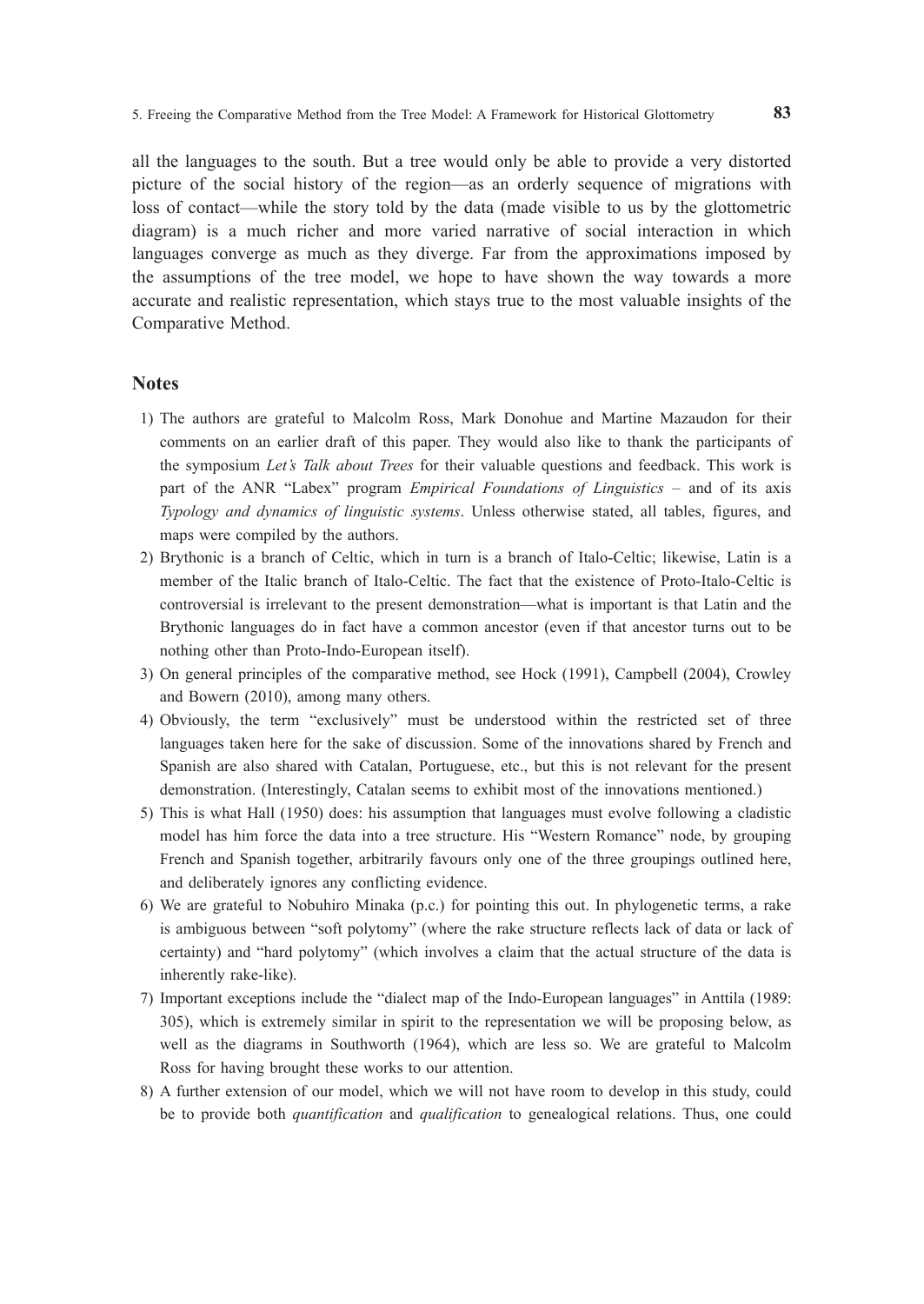imagine statements along the lines of "A subgroups with B twice as strongly as it does with C as far as regular sound change is concerned; but it does so 1.6 times more with C than with B with respect to verbal morphology, 3 times with respect to lexical replacement in basic vocabulary", etc.

- 9) Those innovations that are entirely nested within a subgroup (e.g., those that affected only the language B within AB, and no language outside AB) are irrelevant to the cohesiveness of that subgroup, and therefore do not take part in the calculations.
- 10) Note that one innovation, namely (c), involves not only a subset of the Banks languages, but also languages further south in Vanuatu (François 2011b: 157). The metathesis of pronouns (innovation d) is described in François (2016: 51).
- 11) This is the same reasoning that validates \**manducāre* 'eat' as a legitimate example of an early lexical innovation shared by French and Italian (§2.1), because it reflects regular sound changes diagnostic of inherited vocabulary (compare French *manger* /mɑ̃ ʒe/ < \**manducāre* with *venger* /vɑ̃ ʒe/ 'avenge' < \**vindicāre*). By contrast, a recent Italian loanword such as *caporal* ('corporal'), which does not exhibit any such sound changes, would not normally qualify as diagnostic evidence for subgrouping.
- 12) This is similar to the concept of "Relative Identity Weight" in the Salzburg school of dialectometry (Goebl 2006: 412); it is also sometimes known as the "Jaccard coefficient".
- 13) The colors of the dots representing the languages are also significant; they are obtained by transforming the pairwise cohesiveness values into distances, performing multidimensional scaling in three dimensions, and assigning the three axes to red, green and blue. This is a procedure commonly used in dialectometry (e.g., Heeringa 2004: 161).

# **References**

Alkire, T. and C. Rosen

 2010 *Romance Languages: A Historical Introduction*. Cambridge: Cambridge University Press.

Anttila, R.

1989 *Historical and Comparative Linguistics*, 2nd ed. Amsterdam: John Benjamins.

Berger, R. and A. Brasseur

2004 *Les Séquences de Sainte Eulalie.* Geneva: Droz.

Biggs, B.

1965 Direct and Indirect Inheritance in Rotuman. *Lingua* 14: 383–415.

Bloomfield, L.

1933 *Language*. New York: Henry Holt.

Bossong, G.

 2009 Divergence, Convergence, Contact: Challenges for the Genealogical Classification of Languages. In K. Braunmüller and J. House (eds.) *Convergence and Divergence in Language Contact Situations*, pp.13–40. Amsterdam: John Benjamins.

Brugmann, K.

1884 Zur Frage nach den Verwandtschaftsverhältnissen der indogermanischen Sprachen.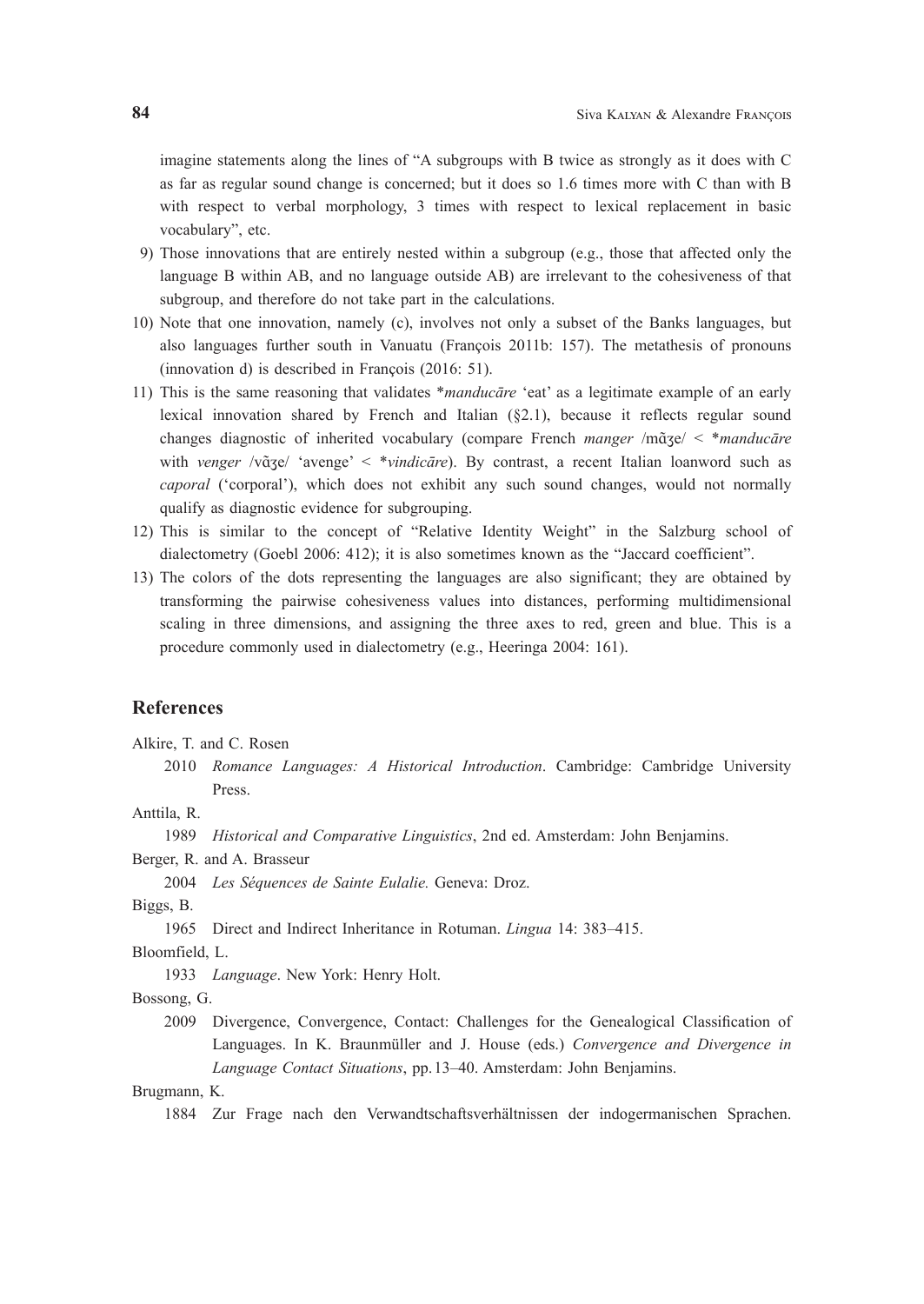*Internationale Zeitschrift für allgemeine Sprachwissenschaft* 1: 226–256.

Bryant, D., F. Filimon, and R. D. Gray

 2005 Untangling Our Past: Languages, Trees, Splits and Networks. In R. Mace, C. Holden, and S. Shennan (eds.) *The Evolution of Cultural Diversity: Phylogenetic Approaches,*  pp.69–85. London: UCL Press.

### Campbell, L.

2004 *Historical Linguistics: An Introduction*. Cambridge: MIT Press.

Chambers, J. K. and P. Trudgill

 1998 *Dialectology* (Cambridge Textbooks in Linguistics.) Cambridge: Cambridge University Press.

### Chappell, H.

 2001 Language Contact and Areal Diffusion in Sinitic Languages. In A. Aikhenvald and R. M. W. Dixon (eds.) *Areal Diffusion and Genetic Inheritance: Problems in Comparative Linguistics*, pp. 328–357. Oxford: Oxford University Press.

#### Clark, R.

 2009. *\*Leo Tuai: A Comparative Lexical Study of North and Central Vanuatu Languages* (Pacific Linguistics 603). Canberra: Australian National University.

### Croft, W.

2000 *Explaining Language Change: An Evolutionary Approach*. London: Pearson Education.

- Crowley, T. and C. Bowern (eds.)
	- 2010 *An Introduction to Historical Linguistics,* 4th ed. Oxford: Oxford University Press.
- van Driem, G.
	- 2001 *Languages of the Himalayas: An Ethnolinguistic Handbook of the Greater Himalayan Region.* Leinden: Brill.

#### Enfield, N.

 2008 Transmission Biases in Linguistic Epidemiology. *Journal of Language Contact* 2(1): 299–310.

### François, A.

- 2002 *Araki: A Disappearing Language of Vanuatu* (Pacific Linguistics 522). Canberra: Australian National University.
- 2004 Subgrouping Hypotheses in North Vanuatu. Paper presented at the Sixth International Conference on Oceanic Linguistics (COOL6). University of the South Pacific, Port Vila, Vanuatu. July 8, 2004.
- 2005 Unraveling the History of the Vowels of Seventeen Northern Vanuatu Languages. *Oceanic Linguistics* 44(2): 443–504.
- 2011a Social Ecology and Language History in the Northern Vanuatu Linkage: A Tale of Divergence and Convergence. *Journal of Historical Linguistics* 1(2): 175–246.
- 2011b Where \*R They All? The Geography and History of \*R-Loss in Southern Oceanic Languages. *Oceanic Linguistics* 50(1): 140–197.
- 2012 The Dynamics of Linguistic Diversity: Egalitarian Multilingualism and Power Imbalance among Northern Vanuatu Languages. *International Journal of the Sociology of Language* 214: 85–110.
- 2014 Trees, Waves and Linkages: Models of Language Diversification. In C. Bowern and B.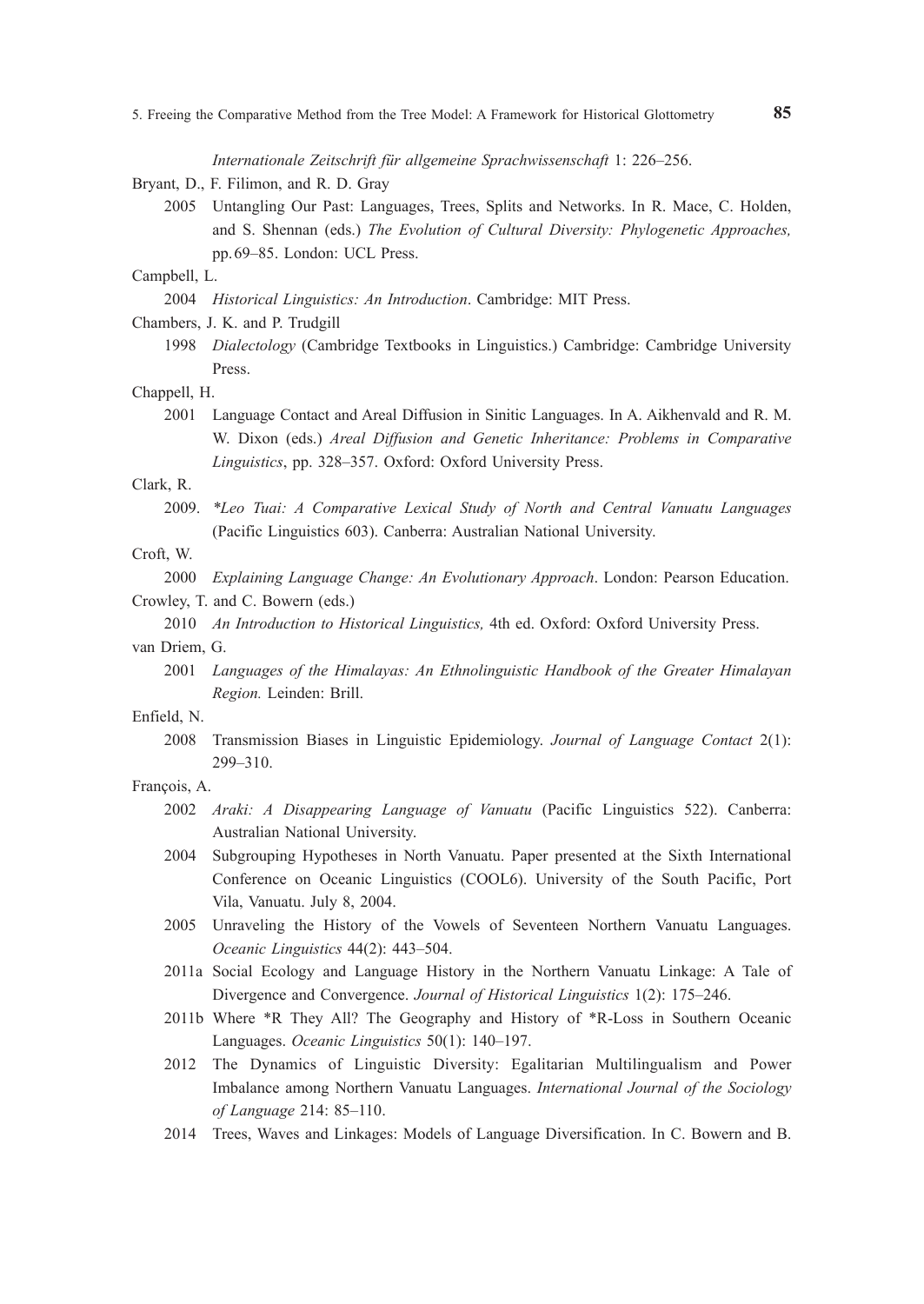Evans (eds.) *The Routledge Handbook of Historical Linguistics*, pp.161–189. New York: Routledge.

- 2016 The Historical Morphology of Personal Pronouns in Northern Vanuatu. In Konstantin Pozdniakov (ed.) *Reconstruction et classification généalogique: Tendances actuelles*. *Faits de Langues*, pp. 25–60. Bern: Peter Lang.
- 2017 Méthode comparative et chaînages linguistiques: Pour un modèle diffusionniste en généalogie des langues. In J. L. Léonard (ed.) *Diffusion: implantation, affinités, convergence* (Mémoires de la Société de Linguistique de Paris, XXIV), pp. 43–82. Louvain: Peeters.

François, A., S. Lacrampe, M. Franjieh, and S. Schnell (eds.)

 2015 *The Languages of Vanuatu: Unity and Diversity* (Studies in the Languages of Island Melanesia). Canberra: Asia Pacific Linguistics Open Access.

#### Geraghty, P. A.

 1983 *The History of the Fijian Languages* (Oceanic Linguistics Special Publication 19). Honolulu: University of Hawaii Press.

#### Goebl, H.

- 2006 Recent Advances in Salzburg Dialectometry. *Literary and Linguistic Computing* 21(4): 411–435.
- Goodman, M., J. Czelusniak, G. W. Moore, A. E. Romero-Herrera, and G. Matsuda
	- 1979 Fitting the Gene Lineage into Its Species Lineage: A Parsimony Strategy Illustrated by Cladograms Constructed from Globin Sequences. *Systematic Biology* 28(2): 132–163.
- Gray, R. D., D. Bryant, and S. J. Greenhill
	- 2010 On the Shape and Fabric of Human History. *Philosophical Transactions of the Royal Society London B* 365: 3923–3933.

#### Greenberg, J. H.

- 1957 *Essays in Linguistics.* Chicago: University of Chicago Press.
- Hall, R. A., Jr.
	- 1950. The Reconstruction of Proto-Romance. *Language* 26(1): 6–27.

Hashimoto, M. J.

1992 Hakka in Wellentheorie Perspective. *Journal of Chinese Linguistics* 20: 1–49.

Haspelmath, M.

 2004 How Hopeless is Genealogical Linguistics, and How Advanced is Areal Linguistics? *Studies in Language* 28(1): 209–223.

### Heeringa, W. J.

 2004 Measuring Dialect Pronunciation Differences using Levenshtein Distance*.* Ph.D. thesis, Rijksuniversiteit Groningen.

#### Heggarty, P., W. Maguire, and A. McMahon

 2010 Splits or Waves? Trees or Webs? How Divergence Measures and Network Analysis Can Unravel Language Histories. *Philosophical Transactions of the Royal Society B: Biological Sciences* 365(1559): 3829–3843.

# Hock, H. H.

1991 *Principles of Historical Linguistics,* 2nd ed. Berlin: Mouton de Gruyter.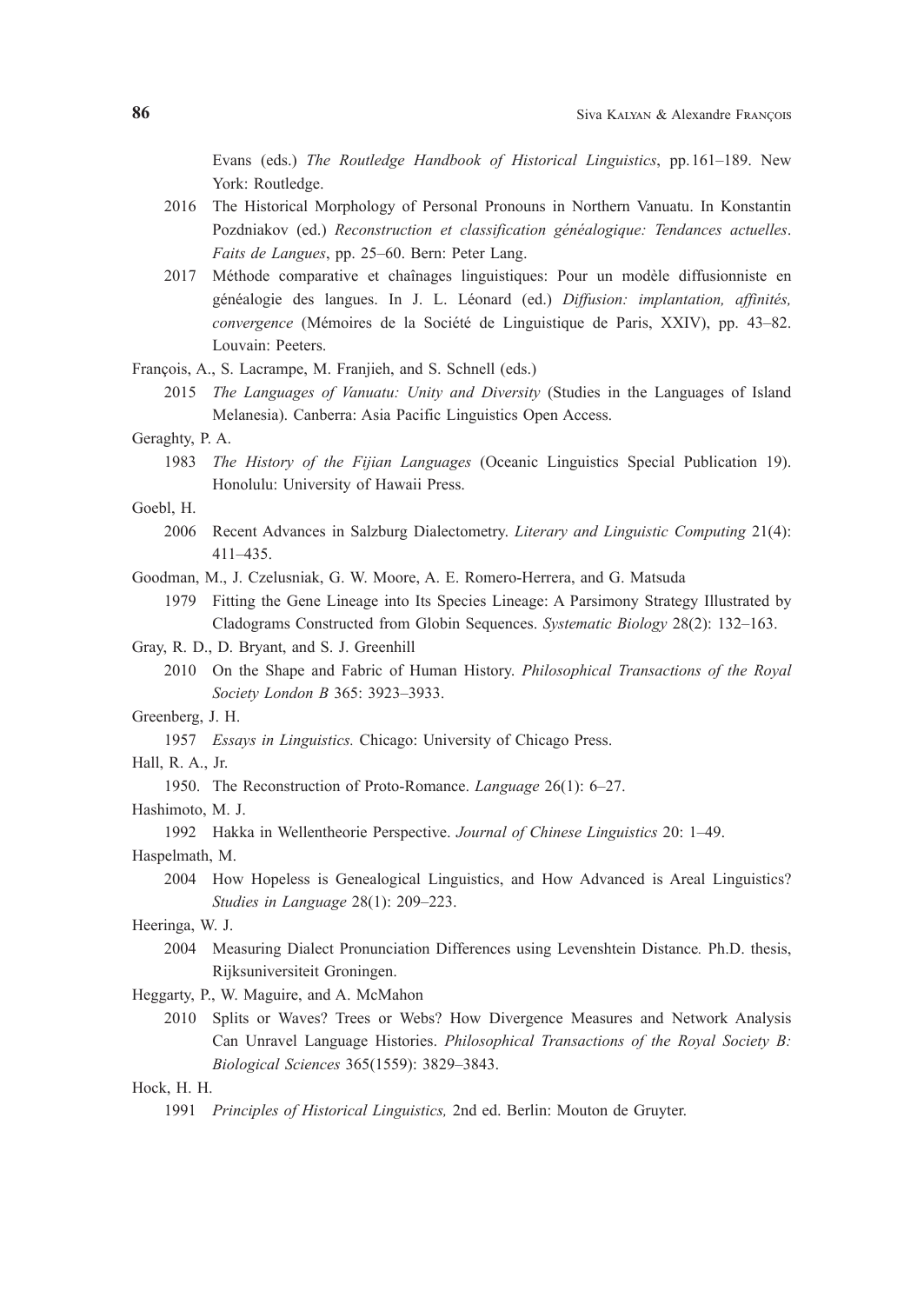Holton, G.

 2011 A Geo-linguistic Approach to Understanding Relationships Within the Athabaskan Family. Paper presented at the International Workshop of Language in Space: Geographic Perspectives on Language Diversity and Diachrony. Boulder, Colorado. July 23, 2011.

Huehnergard, J. and A. Rubin

 2011 Phyla and Waves: Models of Classification of the Semitic Languages. In S. Weninger (ed.) *The Semitic Languages: An International Handbook* (Handbücher zur Sprach- und Kommunikationswissenschaft 36), pp. 259–278. Berlin: de Gruyter Mouton.

Hurles, M. E., E. Matisoo-Smith, R. D. Gray, and D. Penny

 2003 Untangling Oceanic Settlement: The Edge of the Knowable. *Trends in Ecology and Evolution* 18(10): 531–540.

#### Kortlandt, F.

- 2007 *Italo-Celtic Origins and Prehistoric Development of the Irish Language.* Amsterdam: Rodopi.
- Krauss, M. E. and V. Golla
	- 1981 Northern Athapaskan languages. In J. Helm (ed.) *Handbook of North American Indians*, vol. 6: *Subarctic*, pp. 67–85. Washington D.C.: Smithsonian Institution Scholarly Press.

#### Labov, W.

1963 The Social Motivation of Sound Change. *Word* 19(3): 273–309.

Leskien, A.

1876 *Die Declination im Slavisch-Litauischen und Germanischen.* Leipzig: Hirzel.

Maddison, W. P.

1997 Gene Trees in Species Trees. *Systematic Biology* 46(3): 523–536.

Milroy, J. and L. Milroy

- 1985 Linguistic Change: Social Network and Speaker Innovation. *Journal of Linguistics* 21(2): 339–384.
- Minaka, N. and K. Sugiyama
	- 2012 *Keitouju Mandara* (*Phylogeny Mandala: Chain, Tree, and Network*). Tokyo: NTT Publishing. (In Japanese)
- Nerbonne, J.
	- 2010 Measuring the Diffusion of Linguistic Change. *Philosophical Transactions of the Royal Society B: Biological Sciences* 365(1559): 3821–3828.

Page, R. D. M. and E. C. Holmes (eds.)

2009 *Molecular Evolution: A Phylogenetic Approach.* Oxford: Blackwell.

Pawley, A.

- 1999 Chasing Rainbows: Implications of the Rapid Dispersal of Austronesian Languages for Subgrouping and Reconstruction. In E. Zeitoun and P. J.-K. Li (eds.) *Selected Papers from the Eighth International Conference on Austronesian Linguistics* (Symposium Series of the Institute of Linguistics), pp. 95–138. Taipei: Institute of Linguistics, Academia Sinica.
- 2008 Where and When was Proto-Oceanic Spoken? Linguistic and Archaeological Evidence.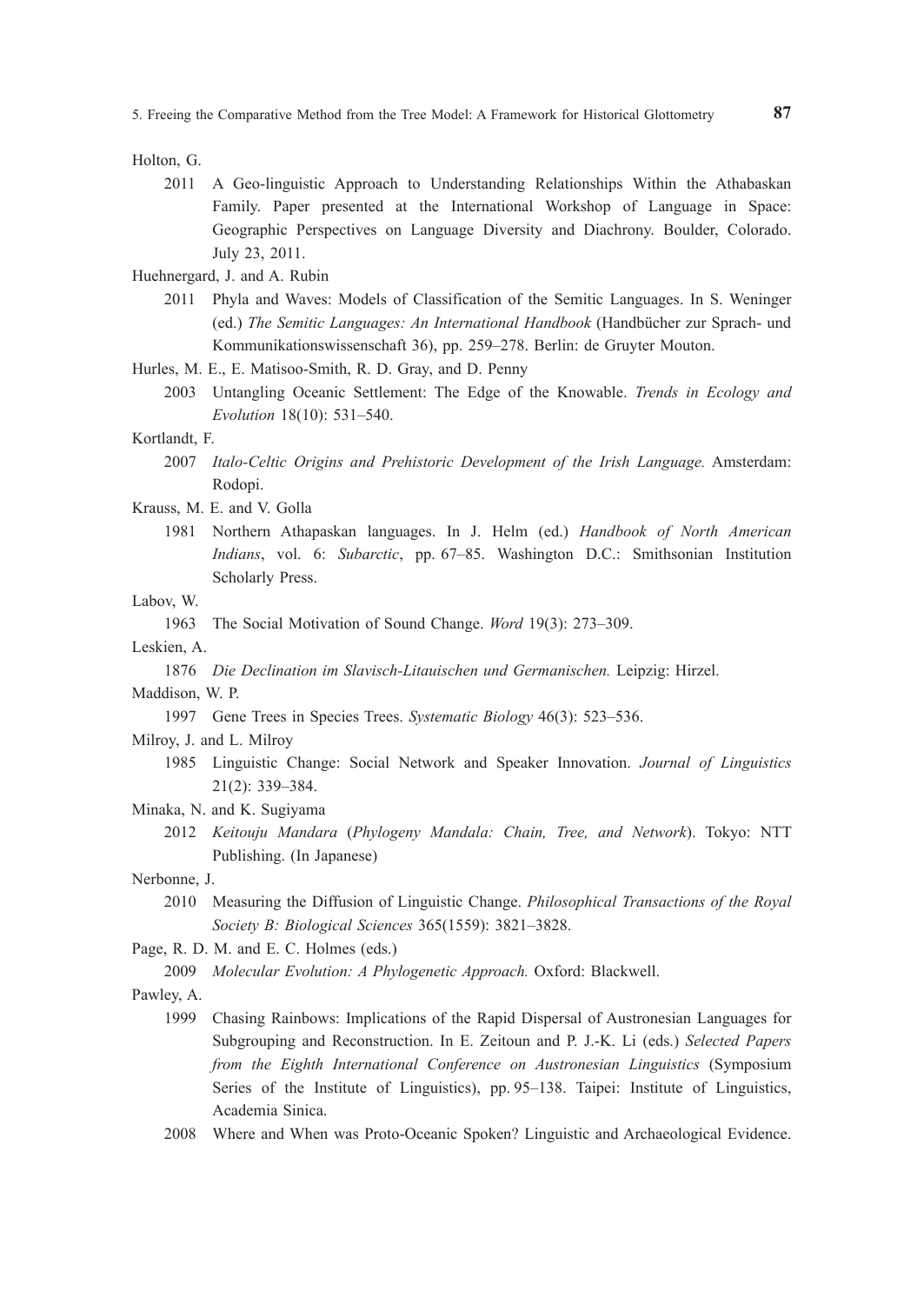In Y. A. Lander and A. K. Ogloblin (eds.) *Language and Text in the Austronesian World: Studies in Honour of Ülo Sirk*, pp. 47–71. München: Lincom Europa.

- 2009 Polynesian Paradoxes: Subgroups, Wave Models and the Dialect Geography of Proto Polynesian. Paper presented at the Eleventh International Conference on Austronesian Linguistics, Aussois, France, June 22, 2009.
- 2010 Prehistoric Migration and Colonisation Processes in Oceania: A View from Historical Linguistics and Archaeology. In J. Lucassen (ed.) *Migration History in World History: Multidisciplinary Approaches* (Studies in Global Social History 3), pp. 77–112. Leiden: Brill.
- Pawley, A. and R. C. Green
	- 1984 The Proto-Oceanic Language Community. *Journal of Pacific History* 19(3): 123–146.
- Pawley, A. and M. Ross
	- 1995 The Prehistory of Oceanic Languages: A Current View. In P. S. Bellwood, J. J. Fox, and D. Tryon (eds.) *The Austronesians: Historical and Comparative Perspectives*, pp. 39–80. Canberra: Australian National University.

#### Posner, R.

- 1996 *The Romance Languages.* Cambridge: Cambridge University Press.
- Ross, M.
	- 1988 *Proto-Oceanic and the Austronesian Languages of Western Melanesia.* Canberra: Pacific Linguistics.
	- 1997 Social Networks and Kinds of Speech-community Event. In R. Blench and M. Spriggs (eds.) *Archaeology and Language 1: Theoretical and Methodological Orientations*, pp. 209–261. London: Routledge.

#### de Saussure, F.

1995[1916] *Cours de linguistique générale*. Paris: Éditions Payot & Rivages.

# Schmidt, J.

 1872 *Die Verwandtschaftsverhältnisse der indogermanischen Sprachen*. Weimar: Hermann Böhlau.

# Schmidt, K.-H.

 1993 Insular Celtic: P and Q Celtic. In M. J. Ball and J. Fife (eds.) *The Celtic Languages,* pp. 64–99. New York: Routledge.

#### Schrader, O.

 1883 *Sprachvergleichung und Urgeschichte: linguistisch-historische Beiträge zur Erforschung des indogermanischen Altertums.* Jena: Hermann Costenoble.

### Séguy, J.

 1973 La dialectométrie dans l'Atlas linguistique de la Gascogne. *Revue de linguistique romane* 145–146: 1–24.

Skelton, P., A. Smith, and N. Monks

- 2002 *Cladistics: A Practical Primer on CD-ROM*. Cambridge: Cambridge University Press. Southworth, F. C.
	- 1964 Family-tree Diagrams. *Language* 40(4): 557–565.

#### Szmrecsányi, B.

2011 Corpus-based Dialectometry: A Methodological Sketch. *Corpora* 6(1): 45–76.